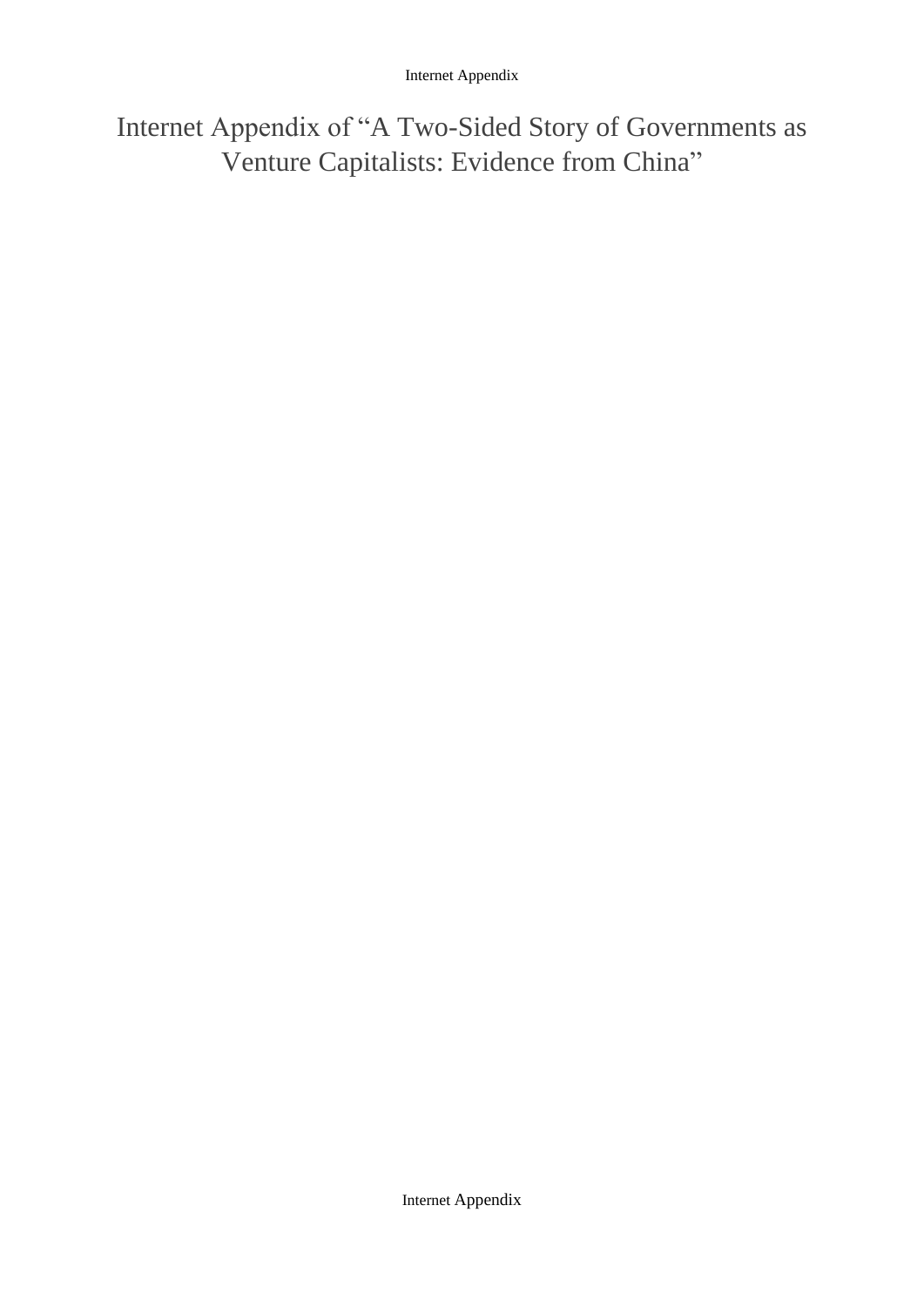### **Appendix A Supplementary Information**

### **General Situation of Venture Capital in China**

Venture capital investment is a relatively recent phenomenon in China. While in the U.S., the first venture capital firm, American Research and Development (ARD), was established in 1946 (Gompers and Lerner 2001), venture capital were not started in China until the early 1990s. According to Zero2IPO, the first venture capital investment was the investment in Jiangmen JJJ Battery Co, Ltd. by China KZ High Technology Co., Ltd. (CKZ) in 1991. The less-developed financial market attributes to this late start. In fact, active financial markets do not exist in China until early 1990s. The first boom in venture capital in China is around 2005. 2014-2017 sees another surge.

Government investments started early in venture capital in China. According to Zero2IPO, the first investment by government VC is in 1994, investment in Guangdong Fenghua Advanced Technology (Holding) Co, Ltd. by IDG Capital in Guangdong Province. The other three deals in the same year, one in Guangdong Province and two in Beijing, were also backed by government VC. CKZ who made the first VC investment in 1991 is not a government VC under our definition, but it has a strong state background. CKZ, established in 1989, is one of the earliest venture capital organizations in China and the first Sino-foreign joint venture VC firm with strong state background from China Merchants Group, the State Science and Technology Commission (Currently Ministry of Science and Technology) and the Commission of Science Technology and Industry for National Defense.

### **Venture Capital Policies in China**

 $\overline{a}$ 

There were several important policy changes regarding venture capital in China. The first high level regulation was the *Interim Administrative Measures for Venture Capital Investment Enterprises*  released in November 2005 and marks the official recognition of venture capital in China. This policy document is of the highest level and ten ministries<sup>1</sup> were backing it. Relatedly, In August 2006, *The Partnership Business Law* was revised and Limited Partnership becomes a legal form of company for the first time. This marks the starting point of formal venture capital investment in China. In 2007, the first national level policy on government investment in venture capital was released. The *National Innovation Fund Venture Capital Guidance Fund Program for Technology Based Firms* (InnoFund VC Program henceforth, www.innofund.gov.cn) was established in the following year.

There are other policies regarding venture capital. One policy is the tax reduction to venture capital firms. It started in 2007 but was not successful and stopped shortly after. Another policy is direct subsidy to venture capital firms and entrepreneurs. This is still ongoing but could be considered as supplementary to the LP investment policy. The amount is tiny relative to the LP-level investments. The direct subsidy is 0.1-0.7 million RMB per VC firm/small business while the funds established by the national program is of 0.9-3 billion RMB per fund. Even consider that each fund invests in a large number of companies, the size difference between direct subsidy and LP investment is still enormous. Moreover, the existence of direct subsidy and potentially other policies are not in contradictory to my story as long as that policies go in same direction. My main argument is that government investments could have pull in effects on other investors if their actions contain (private) information of investment environment. Both GGF policy and VC direct subsidy policy contains information on government's emphasis in venture capital.

<sup>1</sup> National Development and Reform Commission, Ministry of Science and Technology, Ministry of Finance, Ministry of Commerce, People's Bank of China, State Administration of Taxation, State Administration for Industry and Commerce, China Banking Regulatory Commission, China Securities Regulatory Commission, and State Administration of Foreign Exchange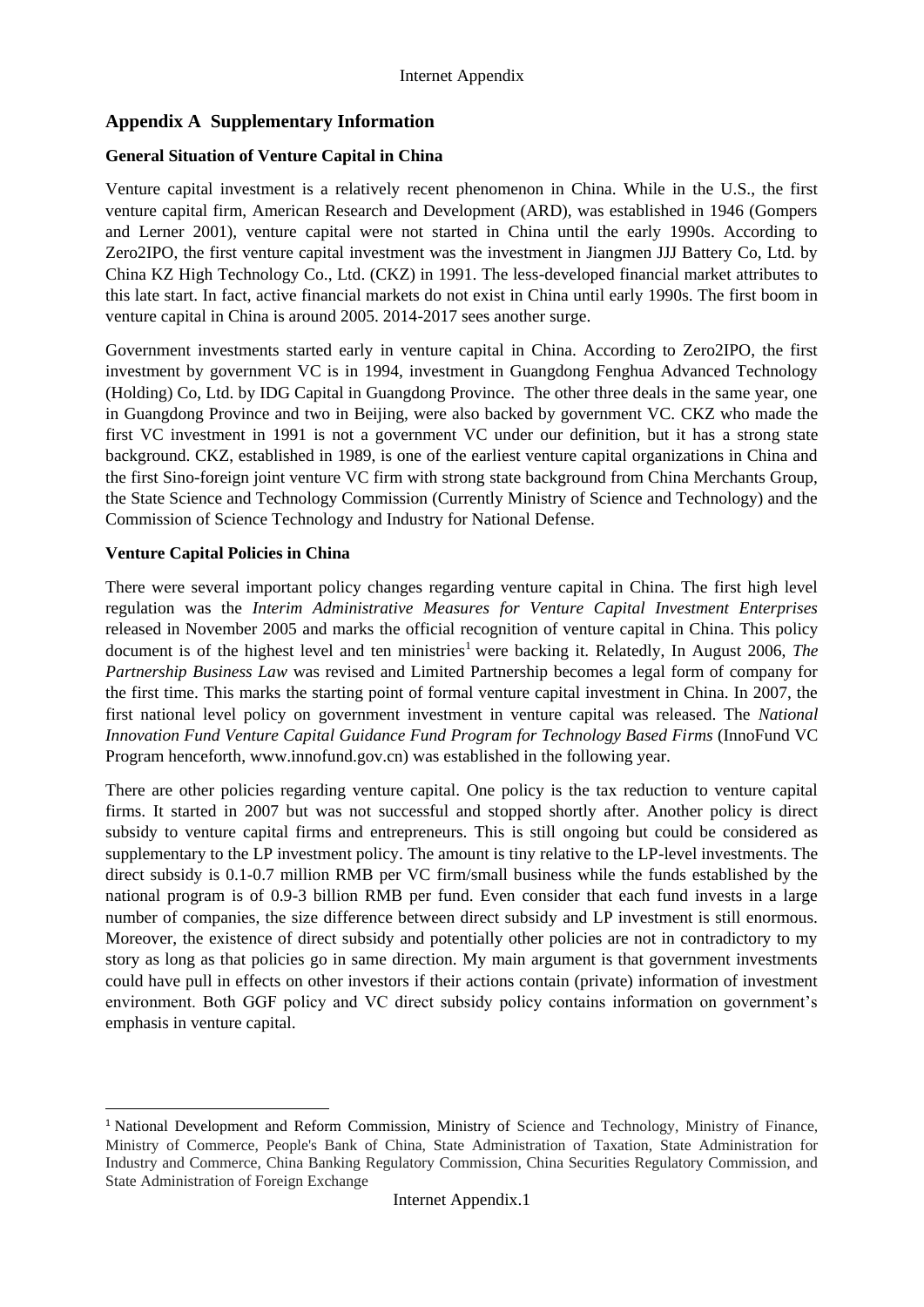## **Grant from the InnoFund Program**

The InnoFund contains another subprogram which is mainly in the form of direct subsidy to SMEs. As disccuesd above, subsidy is different from VC investments (which are my current research objects). Table A1 gives the information on types of grants in this subprogram. Data on established, mid-term qualified and terminated grants in 1999-2014 is publicly available on the official website (*innofund.chinatorch.gov.cn*).

| N.         | N.<br>$(\% )$          | Amount<br>(Billion<br>$RMB$ ) | Amount<br>(mean, Million<br>RMB) | <b>Start</b><br>Year |
|------------|------------------------|-------------------------------|----------------------------------|----------------------|
| 42,53<br>8 | 87.9<br>$\overline{4}$ | 27.52                         | 0.65                             | 1999                 |
| 3,259      | 6.74                   | 2.30                          | 0.71                             | 1999                 |
| 1.215      | 2.51                   | 0.95                          | 0.78                             | 2008                 |
| 779        | 1.61                   | 0.81                          | 1.05                             | 2014                 |
| 579        | 1.20                   | 0.50                          | 0.86                             | 2008                 |
|            |                        |                               |                                  |                      |

Table A1: Grant Type Distribution

1 There is a separate category, subsidy to start-ups contained in this category (in 2006 only).

## **Zero2IPO Database**

There are two main big commercial VCPE database companies in China: Zero2IPO and CVsource. In this paper, I use Zero2IPO as the main data source of venture capital investment. It is relatively better known internationally, with John Dean and Danny Lui among the initial investors. The chapter about China in Venture Capital and Private Equity: A Casebook (Lerner and Hardymon, 2008) used it. Stanford GSB has a case study (No. E325) on it. An additional reason for choosing Zero2IPO is the public availability. Although the full list and download function is only available in the paid version, all information could be viewed on the official website (pedata.cn) so that readers could get an idea by surfing and searching the website.

VCPE database (PEData, "simutong") is one product of Zero2IPO Group, a leading integrated service provider and VCPE investment institution in China founded in 1999. Many lead VC/PE firms, including IDG Capital, CDH investments, Sequoia Capital and KKR, subscribe to it. Data are collected from mainly three sources. First, first hand data is collected from frequent surveys of active VCPE institutions. Second, news and announcements on public and professional information platforms, including government announcements, big news presses, VCPE journals, stock exchanges and regional equity markets, are tracked constantly. Third, original data is obtained through direct interaction with entrepreneurs and VCPE firms in regular forums and conferences.

One weakness of Zero2IPO is that it may contain duplicated or imprecise information. When the content of the news is not accurate, all information is recorded. Besides, announcements in news press sometimes may not imply an actual investment. However, the database is updated constantly if more precise information is available when the company goes public or the VCPE firm/company discloses it. Moreover, it is the same situation for the competing database. I checked a small random sample to compare the two databases Zero2IPO and CVsource. The coverage and investment amounts are similar. The exact investment date and estimated returns are different. But the difference is within a reasonable range.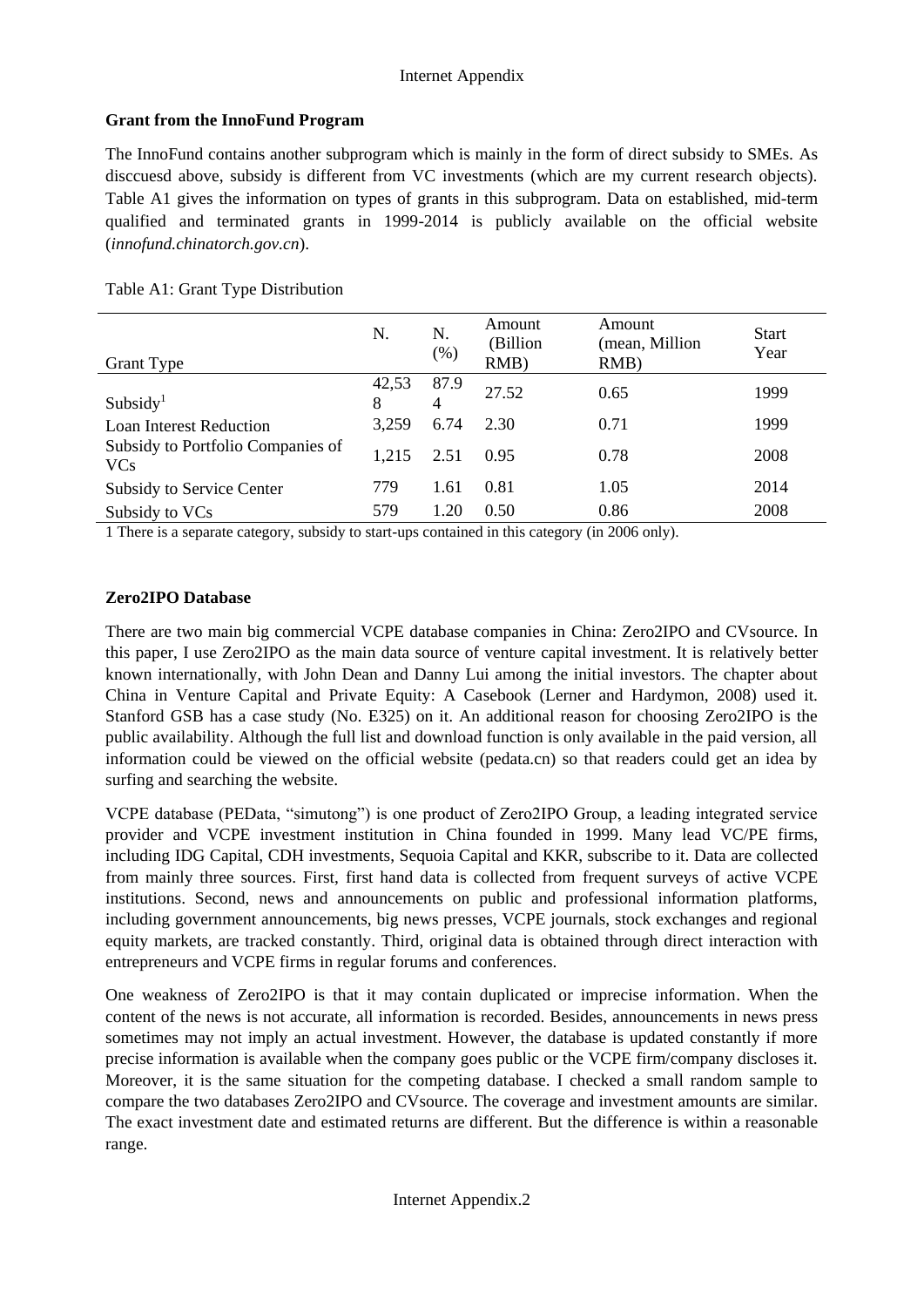#### **Province Ranks**

I rank provinces based on several indicators. Indicators are based on five categories: InnoFund Grant, Special Zone, Patent, Education and GDP. InnoFund Grant includes total number of grants and total amount of grants. Special Zone includes number of special zones, total number of companies, total output and total exports in special zones. Patent includes number of utility patents and number of invention patents. Education includes high school population and college population. GDP includes GDP, GDP growth rate, share of tertiary sector and tertiary sector growth rate. I first rank provinces based on each indicator. Then I calculate the average of sub indicators in each category and then calculate the mean of each category. We have ranks for each province in each year. I calculate the mean of the ranks in 1999-2006 for each province. The final ranks from high to low for provinces are the following,

Guangdong, Jiangsu, Beijing, Shandong, Zhejiang, Shanghai, Liaoning, Hubei, Hunan, Sichuan, Shaanxi, Hebei, Tianjin, Henan, Fujian, Jilin, Anhui, Heilongjiang, Guangxi, Neimenggu, Shanxi, Chongqing, Jiangxi, Tibet, Guizhou, Xinjiang, Gansu, Yunnan, Hainan, Qinghai, Ningxia

The first three groups, denoted as "rich", "middle" and "poor", contain seven provinces each. The last (the least developed) group contains ten provinces and among them only one province was included in the national program before 2013 and therefore excluded from the sample for this section.

### **Appendix B Data Collection and Cleaning Procedure**

### **1 Fund Information**

I focus on VCPE funds established before 2014 (included). As discussed in detail in the following paragraphs, only funds in related categories are included. The starting point is AMAC (Asset Management Association of China). Then I supplemented the dataset with Zero2IPO.

#### *Funds Registered in AMAC*

AMAC (Asset Management Association of China, www.amac.org.cn), founded in 6 July 2012, is a national level nonprofit organization under the guidance of China Securities Regulatory Commission and Ministry of Civil Affairs of People's Republic of China. According to Securities Investment Fund Law of People's Republic of China, fund management and custodian companies should register in the association. The official website provides various types of entities, including private offered funds and their management firms, private offered funds by security companies, publicly offered funds and their management firms, asset management funds, asset-back securitization funds and futures funds. I used web crawler technology to get a full list of all private offered funds and their management firms and private offered funds by security companies, updated at 1 January 2018.

I included only venture capital and private equity funds established before January 2014 (included), a total of 4874. January 2014 is chosen as the ending date to accommodate to the policy period I study (one-month lag is allowed for gaps between release and execution of the policy). Within private offered funds, there are several categories, including Venture Capital (11%), Private Equity (42%), Trust Plans (14%), Asset Management Plans by funds (7.5%), Asset Management Plans by security companies  $\&$ their sub-companies, banks, insurance companies and futures companies (less than 1.5%), Security and Bond Investment (16%) and Others (8%, including real estate & construction, arts, films & television, bank loans etc.) I include the following categories: Venture Capital, Private Equity and Others. Trust plans and asset management plans invest in private equities as well, but usually for late stages. In addition, trust plans and asset management plans are treated differently on legal and regulation issues, they should not be as in the same category as VCPE funds. For example, under current regulation, trust plans and asset management plans should exit before a company goes public. i.e., LPs in those plans are

Internet Appendix.3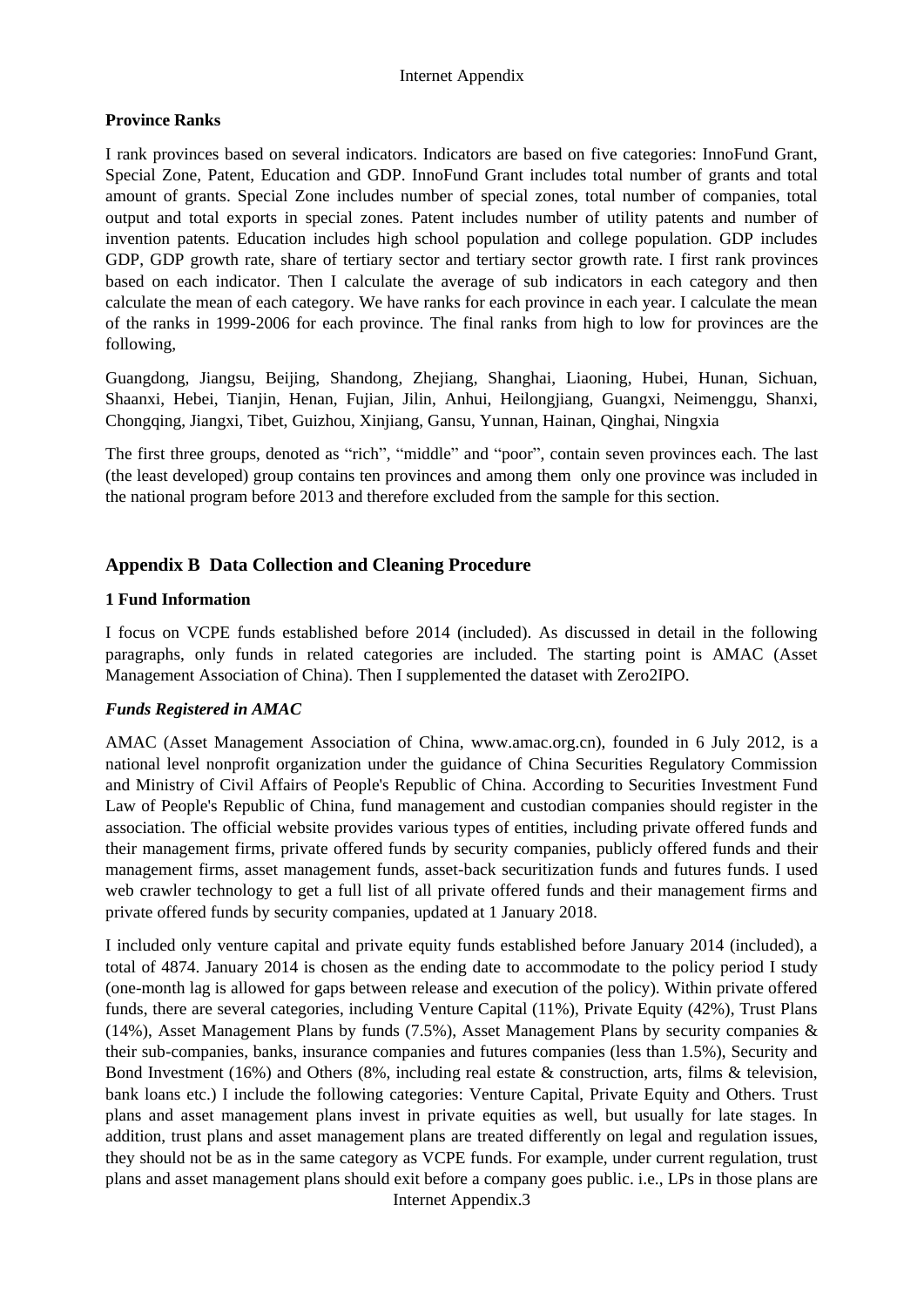not considered as shareholders of the company and cannot get the return upon IPO. I exclude all funds in Venture Capital, Private Equity and Others category with a trust plan or an asset management plan name. For the category Venture Capital and the category Private Equity, I use a more tolerant filter as funds in these categories in principle should operate as a VCPE business. I only exclude highly unlikely funds. For the category Others, I use a rather strict criterion. I exclude all funds with descriptions containing other types of business and include only funds with names and descriptions referring to VCPE operation. A detailed process description on what are excluded and what are included for each case are available upon requests.

### *Funds Registered in Zero2IPO*

From Zero2IPO, I collect funds established before January 2014 (included) in the following categories: FOF, Angel, VC, Growth and Buyout, updated at 1<sup>st</sup> January 2018. This gives us a total of 9,181 funds, composed of 4,936 funds both in Zero2IPO and AMAC (this includes some non VCPE funds in AMAC), 2,036 funds both in Zero2IPO and NECIPS, but not in AMAC and 2,271 funds only in Zero2IPO, not in NECIPS nor in AMAC. When establishment date is not available, I use fundraising date. As for AMAC funds, I exclude all funds with a trust plan or an asset management plan name. I focus on a conservative list of funds by deleting funds with duplicated full names, since funds that are not well identified by different VC firms could have the same full name in the database. Through the matching processes with AMAC and NECIPS, duplicated funds are also deleted. Details of the data cleaning procedure are available upon request. Our final fund sample consists of 4,874 funds from AMAC and supplemented by 4,307 funds from Zero2IPO.

I exclude funds that are VC firms (though there is no clear distinction between the two): companies with names containing "group", companies with names containing "management (*guanli*)" which are not of limited partnership format and companies whose VC firm is the same as the fund company itself with all shareholders individuals.

### **2 LP information**

### *Shareholder Information in NECIPS*

To operate a business as an independent legal entity in mainland China, all companies need to be registered in the National Enterprise Credit Information Publicity System (NECIPS, www.gsxt.gov.cn) by the State Administration for Industry & Commerce of the People's Republic of China (SAIC). The majority of VCPE funds are in the form of Limited Partnership or Corporate (more than 98% according to Zero2IPO), which are independent legal entities and are thus registered in the NECIPS. Other forms of funds that operate semi-VCPE business are trust plans and asset management plans. As explained before, they are quite different from VCPE funds in the normal sense and are excluded from the sample. The majority of the observations are collected from third-party platforms because the original NECIPS website doesn't allow for large amount of data downloads. The fund sample is divided into a registered part, a total of 6,431 (among which 35 funds missing LP share information), and an unregistered part, a total of 2,421. A total of 6,384 (99.8%) funds have complete shareholder information (11 without LP information and 35 without share information).

## *Identify the GP Firm(s)*

To identify GP(s), I apply three criteria by descending order

1) GPs reported in NECIPS ("zhishi" partner" "putong" partner). This is the case for the majority of funds in Limited Partner form (66%);

2) associated VC in AMAC/Zero2IPO if it is a shareholder (18%);

3) based on fund form (limited partner/corporate), shareholder equity, shareholder type (individual/investment company/other company type) for funds without direct GP information. For funds of limited partnership, I identify the shareholder with least shares. If there are more than one GP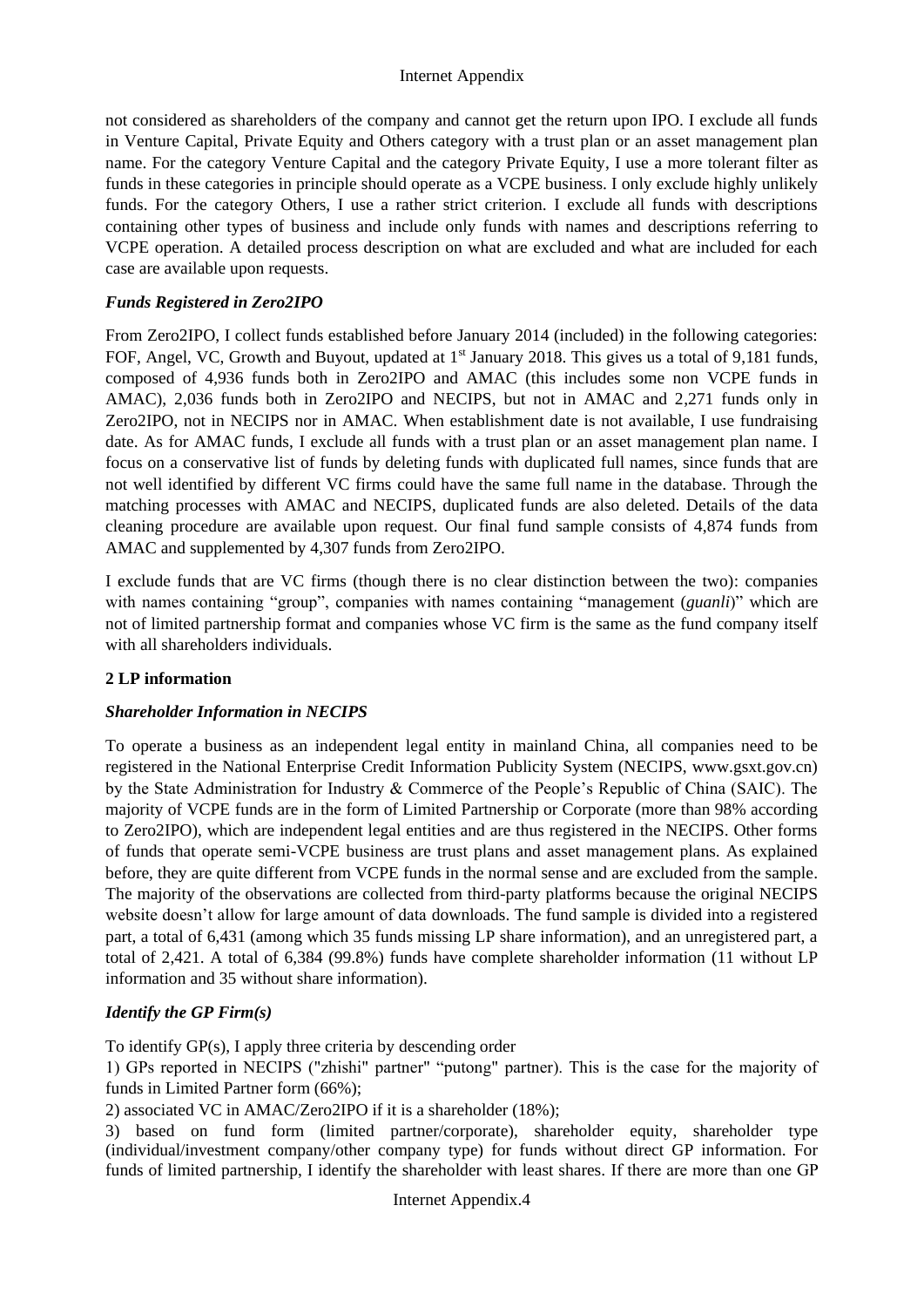identified, the GPs with smallest shares are chosen. For funds of the organization form as corporates, I identify the shareholder with most shares.

The methodology successfully identifies GP(s) for 5,857 funds. In the rest of the funds, 326 are funds with person as all shareholders. Thus, we cannot find a GP firm among the shareholders. A total of 239 (4%) funds are left with LPs might be GP firms.

### *LP composition*

The following analysis relies on the above sample of 6,419 funds with LP information. For the 5,857 funds with identified GP firm, LPs are the shareholders excluding the GPs who own less than 5%. For the unclear 239 funds, I include all shareholders in the LP sample.

Fund-of-Fund (FoF) is a common practice for large VC firms in China. For the original  $LP\times$  fund sample, 2,114 data points are FoFs. This is about 3.78% of the whole sample and 13.81% of the nonindividual LP sample. The deepest layer of FoF goes to six layers. The proportion of FoFs at each layer is rather similar (3%-4% of the whole sample and 10%-15% of non-individual LP sample). (I identify FoF based on their registered names. Details are are available upon request. This could identify well limited partnership format FoFs as the registered names usually inform well the role of the company for this organization format. This method cannot pick up corporate format funds. However, the standard FoFs are not in this format.) To prevent duplicate accounting, only ultimate LPs of the FoF chain are included in the final LP sample. The FoFs themselves are not included. This reduces the final fund sample to 6,260 funds. The deleted funds are funds whose LPs are all FoFs.

The final LP sample constitutes 53,812 LP×fund records for 6,260 funds, 9,589 corporate LPs (based on unique ID in NECIPS) and 34,079 individual LPs (based on person link from a third-party platform using machine learning technics). Based on LP type, LP×fund records could be divided into 1) from wealthy individuals (74.03%), 2) from investment companies (16.00%), 3) from other financial companies (0.59%) and 4) from non-financial companies (banks, insurance company, trusts, security companies) (9.38%). The large proportion of individual LPs is mainly due to the larger number of total LPs for funds dominated by individual LPs compared to funds dominated by corporate LPs. A typical fund dominated by individual LPs consists of 10-30 LPs while a typical dominated by corporate LPs consists of 3-6 LPs. From the perspective of funds, corporate LPs are important. More than 75% of funds have at least one corporate LPs. The main part of study on funds and LPs is focused on corporate LPs as we have precise and meaningful information on them. For individual LPs, less precise information and lack of data on links among them (family/working relationship) will overestimate new entries. The share from traditional financial companies is very small mainly because the regulation separates VCPE funds from other types of funds. However, they could set up investment companies and make investments in VCPE funds.

| $LP \times Fund$            |                  |
|-----------------------------|------------------|
| Individual                  | 39,838 (74.03 %) |
| <b>Investment Companies</b> | 8,608 (16.00%)   |
|                             |                  |
| Other Financial Companies   | 320 (0.59%)      |
| Non-Financial Companies     | 5,046 (9.38%)    |
| Total                       | 53,812           |

I group the 9,589 LPs into 8,489 corporate groups based on a 50% threshold. If company A is the shareholder with more than 50% of the shares in company B, then company B is in the corporate group of company A. Controls rights through chains are considered. Admittedly, this is a very rough way of group classification and results in a number of groups larger than under a more refined way of group classification.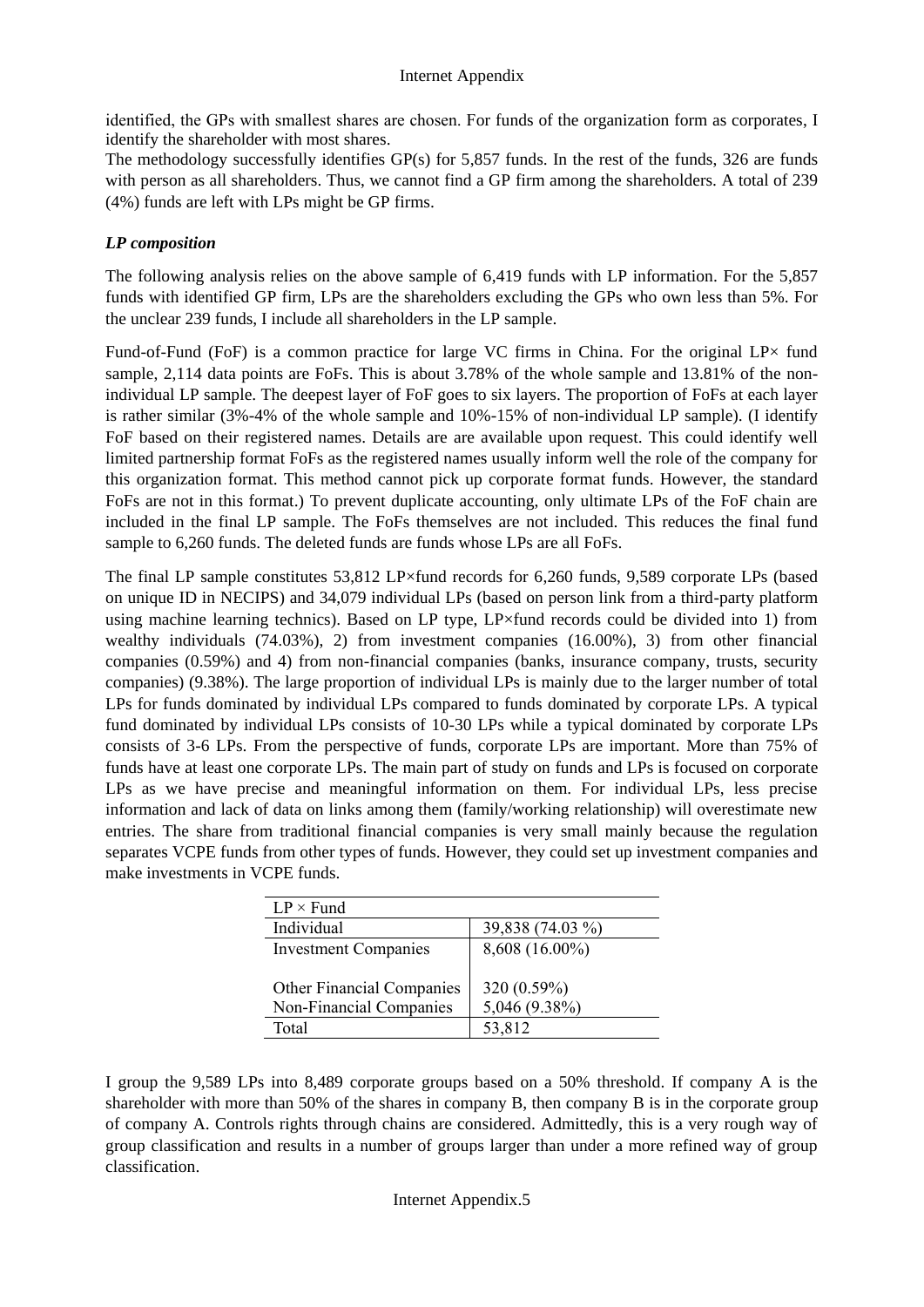Government LPs are companies that are wholly owned by the state. (in practice, I use a 95% threshold for the convince of data collection. It should give approximately the same sample.) Ownership structure features many pyramids. Among the 1262 government LPs, only 9.78% are direct government institutions. 58.14% are wholly state-owned companies and the rest are companies wholly owned by the state through chains or pyramids. While government LPs are of 14.87% of the whole non-individual LP sample, they make up 18.35% of the non-individual investments.

The majority of the sample consists of LPs that make investments only once in my sample (88% for non-individual LPs and 91% for individual LPs).

|                                                                   |    | Investments                          |    | LP.  | <b>Funds</b> |      |  |
|-------------------------------------------------------------------|----|--------------------------------------|----|------|--------------|------|--|
|                                                                   | N. | $\%$                                 | N. | $\%$ | $N_{\rm{L}}$ | $\%$ |  |
| Government                                                        |    | 2,791 19.97% 996 11.73% 1,590 25.40% |    |      |              |      |  |
| Non-Government Corporates 11,183 80.03% 7,493 88.27% 4,670 74.60% |    |                                      |    |      |              |      |  |

### **3 GP-VC Link**

There are 6,596 GP firms (877 foreign companies) in total, combined from the GPs identified in the fund list and the GPs from the deal list.

First, I pin down the ultimate owners accounting for 20% or more shares in the GP firm based on ownership structure information from NECIPS. The main idea follows La Porta, Lopez-de-Silanes, and Shleifer (1999). I track down all controlling owners in the pyramids. For example, if company C hold more than 50% of the shares in company B, and company B accounts for x% of the shares in company A, we say company C accounts for x% of the shares in company A. When there is no controlling shareholder backing owners at a certain layer, each owner accounts for the corresponding percentage of shares in next layer if the total number of owners doesn't surpass 20. For example, if company E, D, and F accounts for e%, d%, and f% of the shares in company B, but none of them is a controlling shareholder, and company B accounts for x% of the shares in company A, we say company E, D, and F accounts for  $e\frac{1}{2}x\frac{1}{2}$ ,  $d\frac{1}{2}x\frac{1}{2}$ , and  $f\frac{1}{2}x\frac{1}{2}$ , of the shares in company A, respectively. If the total number of owners at a certain layer surpass 20, I stop the tracking and classify the company as a widely held corporate. I track down until all owners are of one of the following types: 1) individual; 2) government institution; 3) widely held corporate; 4) listed company with a controlling shareholder; 5) foreign company. Companies situated in layers between the ultimate owners and the GP firm and are controlled by the ultimate owners are called parent companies. For example, if ultimate owner P controls company B, directly or through pyramids, and company B is a shareholder of GP A, then company B is the parent company of GP A.

Then, I aggregate the GP firms to the VC firm level based on the following criteria, in descending order.

1) Group according to chairman or the two ultimate owners with the largest number of shares. i.e. If two GPs have the same chairman, I group them together. Or, if two GPs have a common ultimate owner who accounts for the largest or second largest number of shares, I group them together. If there is a common ultimate owner that is a company or there is a common parent company, then the company is chosen to represent the corporate group. If there is no such company, the oldest GP is chosen.

2) Further group according to corporate email address, official website and telephone number, which are registered in NECIPS. If two GPs have the same website, or same corporate email domain, or same telephone number, they are grouped together. The same procedure is adopted to choose the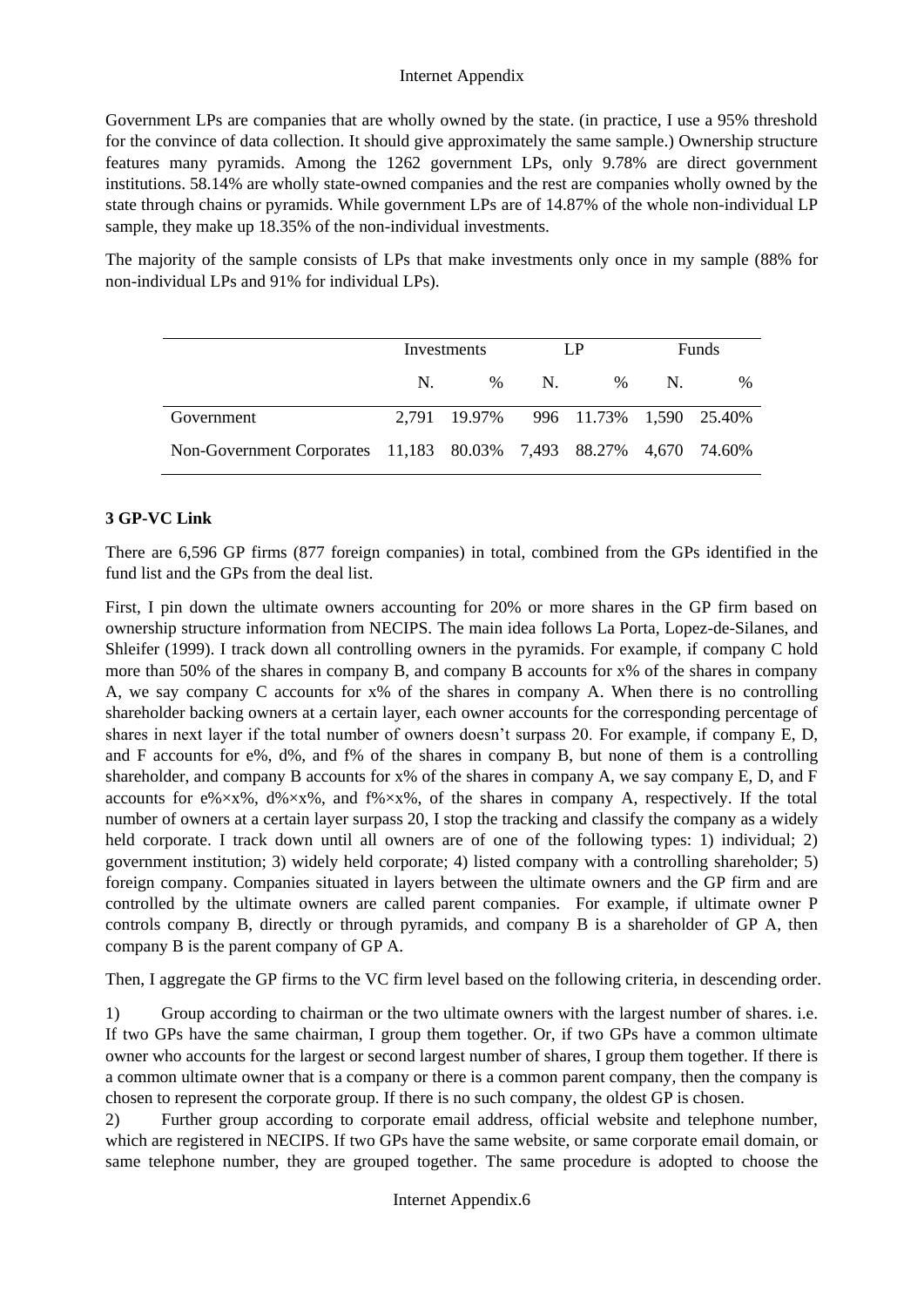company to represent the corporate group.

When there are conflicts, i.e., chairman, ultimate owner and email/website/telephone doesn't point to the same group, I first see if there is an ownership relation (a common owner of more 20% of the shares, one is a large owner of the other). If there is such an ownership relation, then the two corporate groups are grouped together. If no relation is identified, I apply the majority rule. If there is no majority, I classify the corporate group based on chairman information.

This procedure assigns a corporate group to 3,010 GPs. For those GPs, the corresponding VC firm is the corporate group. The rest 3,586 GPs (877 foreign companies) are left with no further corporate group and therefore themselves are considered as a VC firm. We have 4,443 VC firms in total.

### **4 Local Government Guidance Funds**

Information on local GGF is released on corresponding government websites. As the number of local governments is large and past information might be deleted from the official websites, it is impossible to collect data on all local programs from official sources. Instead, I merge information from Zero2IPO and CVsource, and complement the database with manually collected data.

First, I combine the list of government funds (in general sense) in Zero2IPO and CVSource. Then, I exclude all funds that are co-investment by government and professional financial firms as they are, in essence, son-GGFs. Finally, based on the regulation policy documents, I identify the funds as mother-GGFs if it is stated that one operation form is investment as a LP in son-GGFs. In some cases, Zero2IPO provides the policy documents. If not, I search the Internet and used the information on the corresponding local government websites. I identify 126 mother-GGFs, with 29 at province level, 21 at high-tech industry park level, 46 at city level and 30 at county or district level. I focused on the 93 mother-GGFs that are of a scale of more than or equal to 100 million RMB as the disclosure of small scale mother-GGFs might be incomplete and biased towards more open local governments.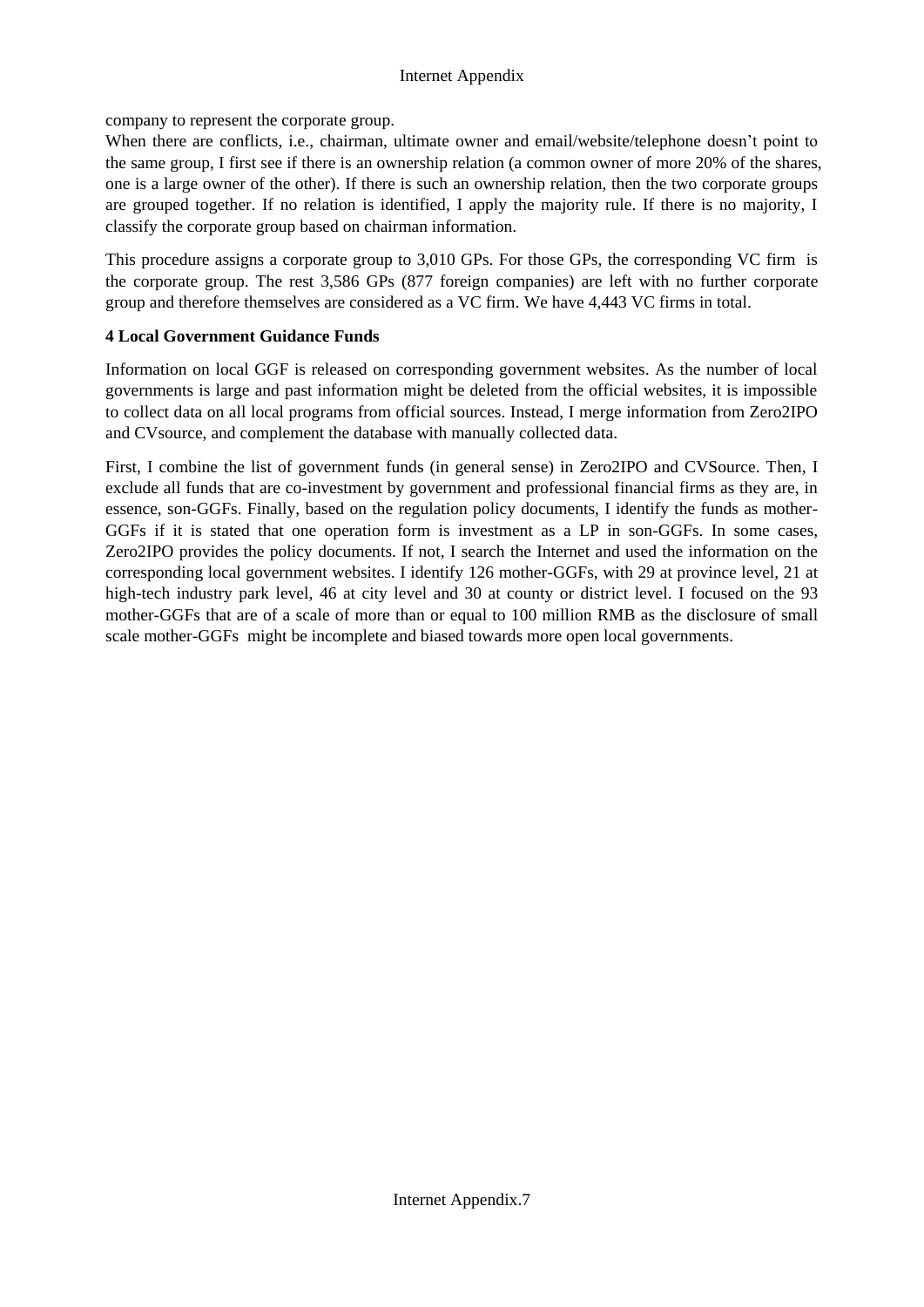

**Appendix C Supplement Figures and Tables**

Figure C1: This figure, from top to bottom, includes plots on number of deals invested by VCs in "poor", "middle", and "rich" regions. Cities are grouped into "poor", "middle", and "rich" regions based on a series of indicators on economic development and innovation policies during 1999-2006. Within each group, cities that are located in provinces that are included intensively in the IFVC Program are in the treatment group and other cities are in the control group. Plots on the left are about government VCs and plots on the right are about private VCs. In each plot, the dots are the mean value of the number of deals across cities in each group, with blue solid line for the treatment group and red dashed line for the control group. There is a vertical dashed line between the policy document announcement year (program year) and one year after the program year.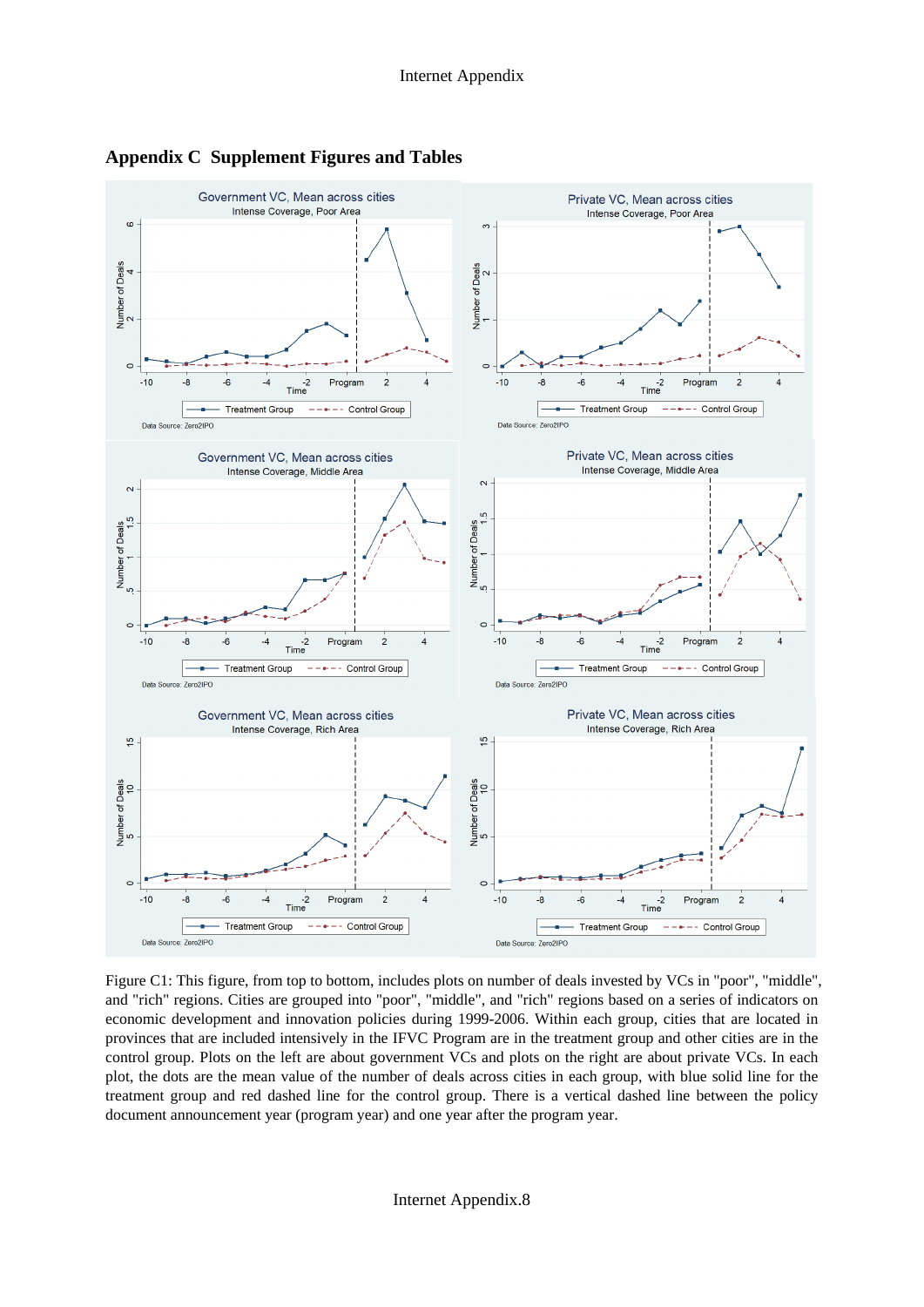

Figure C2: This figure, from top to bottom, includes plots on number of deals invested by VCs that eventually exit through IPOs in "poor", "middle", and "rich" regions. Cities are grouped into "poor", "middle", and "rich" regions based on a series of indicators on economic development and innovation policies during 1999-2006. Within each group, cities that are located in provinces that are included intensively in the IFVC Program are in the treatment group and other cities are in the control group. Plots on the left are about government VCs and plots on the right are about private VCs In each plot, the dots are the mean value of the number of deals that exit through IPOs across cities in each group, with blue solid line for the treatment group and red dashed line for the control group. There is a vertical dashed line between the policy document announcement year (program year) and one year after the program year.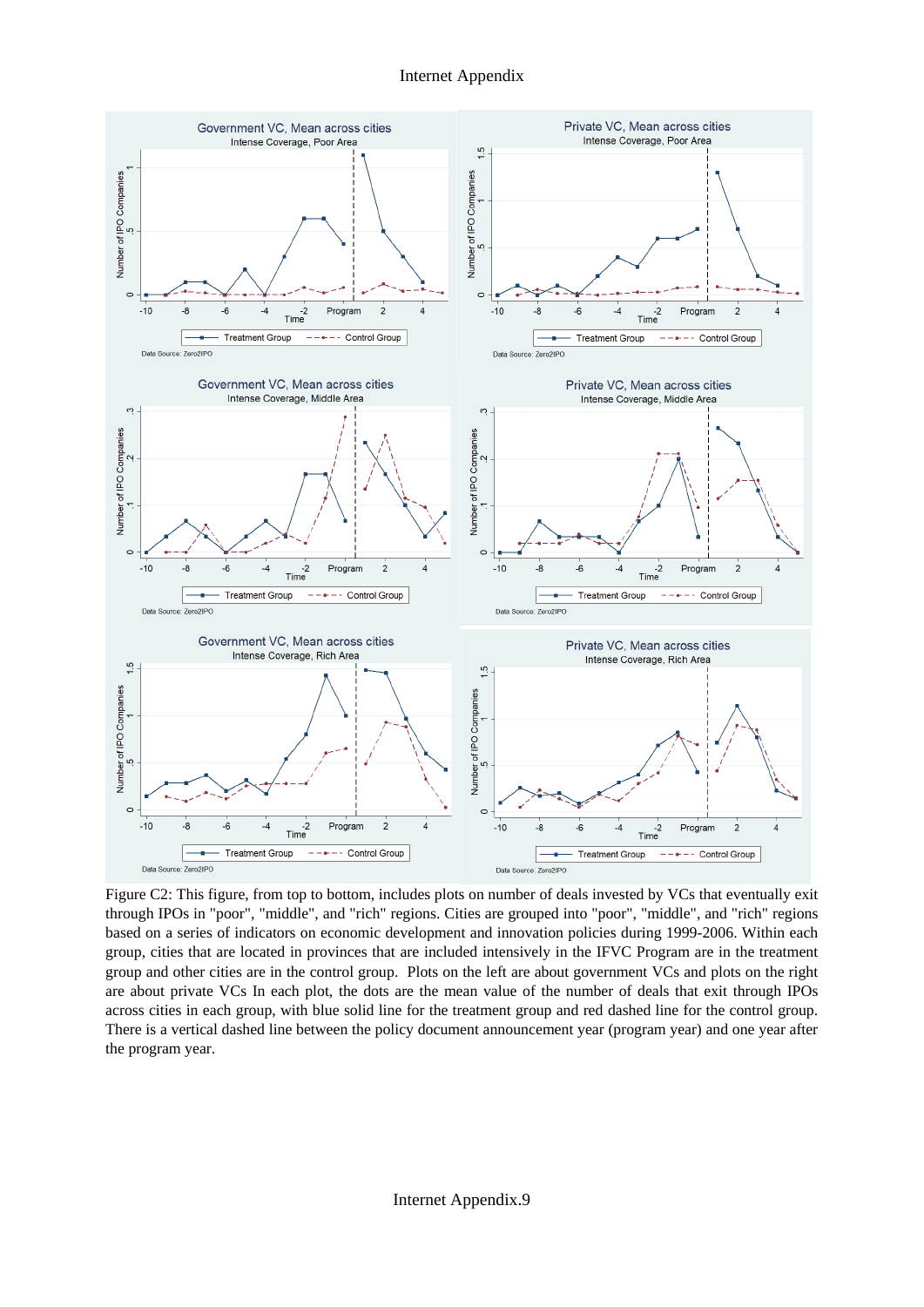#### **Table C1 Government Guided Fund Programs**

This table presents information on government guided fund (GGF) programs during 2001-2013 in China. Panel A summarizes information on the number of GGF participant certifications issued to investors in each province during 2008-2013. Panel B summarizes information on the number of local GGFs (of a 100 million RMB scale or larger) established and the establishment year of the first GGF in each province during 2001-2013. Panel C summarizes information on the number of funds and the number of portfolio companies invested in by the IFVC Program in each province during 2008-2013. Provinces are arranged from north to south and from coast to inner area. The data is consolidated from the *Ministry of Science and Technology*, *Zero2IPO*, and *CVSourc*e.

Panel A: Venture Capital Government Guided Fund Participant Certifications

|                |                 |                | Number of Certifications |                |                |                |
|----------------|-----------------|----------------|--------------------------|----------------|----------------|----------------|
| Province       | 2008            | 2009           | 2010                     | 2011           | 2012           | 2013           |
| Liaoning       | 3               | 1              |                          | $\mathbf{1}$   | 1              |                |
| Jilin          | $\overline{4}$  |                |                          |                |                | $\mathbf{1}$   |
| Heilongjiang   | $\overline{c}$  |                |                          | $\mathbf{1}$   | $\mathbf{1}$   | $\sqrt{2}$     |
| <b>Beijing</b> | $\overline{18}$ | 5              | $\overline{4}$           | $\overline{3}$ | $\overline{2}$ | $\overline{5}$ |
| Tianjing       | 6               | $\,1$          | $\mathbf{1}$             |                |                | $\sqrt{2}$     |
| Hebei          | 6               |                |                          | $\mathbf{1}$   |                | $\mathbf{1}$   |
| Shandong       | 5               |                | $\overline{2}$           | $\mathbf{1}$   | 6              | $\sqrt{6}$     |
| Jiangsu        | 26              | 20             | 20                       | 27             | 25             | 26             |
| Zhejiang       | 9               | $\overline{2}$ | $\overline{4}$           |                | 8              | $\overline{4}$ |
| Shanghai       | 20              | 3              | 5                        | $\overline{2}$ | 6              | 19             |
| Fujian         | $\overline{2}$  | $\overline{3}$ |                          | $\overline{4}$ | $\overline{2}$ | $\overline{3}$ |
| Guangdong      | 18              | 3              | 3                        | 3              | 5              | 12             |
| Hainan         | $\mathbf{1}$    | $\mathbf{1}$   | $\mathbf{1}$             |                |                |                |
| Hubei          | 16              | $\overline{4}$ | $\overline{2}$           | $\overline{4}$ |                | $\overline{7}$ |
| Hunan          | $\overline{2}$  | $\overline{2}$ | $\overline{4}$           |                | $\mathbf{1}$   | $\sqrt{6}$     |
| Jiangxi        | 3               |                |                          |                |                | $\mathbf{1}$   |
| Anhui          | 5               |                | $\mathbf{1}$             | $\mathbf{1}$   | $\mathbf{1}$   | $\overline{4}$ |
| Shanxi         | $\overline{2}$  |                | $\mathbf{1}$             |                |                | $\overline{2}$ |
| Henan          | 3               |                | $\mathbf{1}$             |                | $\,1$          |                |
| Neimenggu      | $\overline{2}$  |                |                          | $\mathbf{1}$   |                |                |
| Shaanxi        | 3               |                | $\mathbf{1}$             | 6              |                | $\overline{2}$ |
| Yunnan         | $\overline{c}$  | $\mathbf{1}$   |                          | $\mathbf{1}$   |                |                |
| Guizhou        | $\mathbf{1}$    |                |                          |                | $\,1$          | $\mathbf{1}$   |
| Sichuan        | 6               | $\overline{2}$ | $\sqrt{2}$               |                | $\overline{2}$ | 5              |
| Chongqing      | 8               | $\mathbf{1}$   | $\mathbf{1}$             | 3              | $\mathbf{1}$   | $\overline{4}$ |
| Guangxi        |                 |                |                          |                |                |                |
| Gansu          | $\overline{2}$  |                |                          |                |                |                |
| Ningxia        |                 |                | $\mathbf{1}$             |                |                | $\mathbf{1}$   |
| Qinghai        |                 |                |                          |                |                | $\mathbf{1}$   |
| Xinjiang       | $\sqrt{2}$      | $\mathbf 1$    | $\mathbf{1}$             | $\mathbf{1}$   | $\mathbf{1}$   |                |
| Tibet          |                 |                |                          |                |                |                |
| Total          | 177             | 50             | 55                       | 60             | 64             | 115            |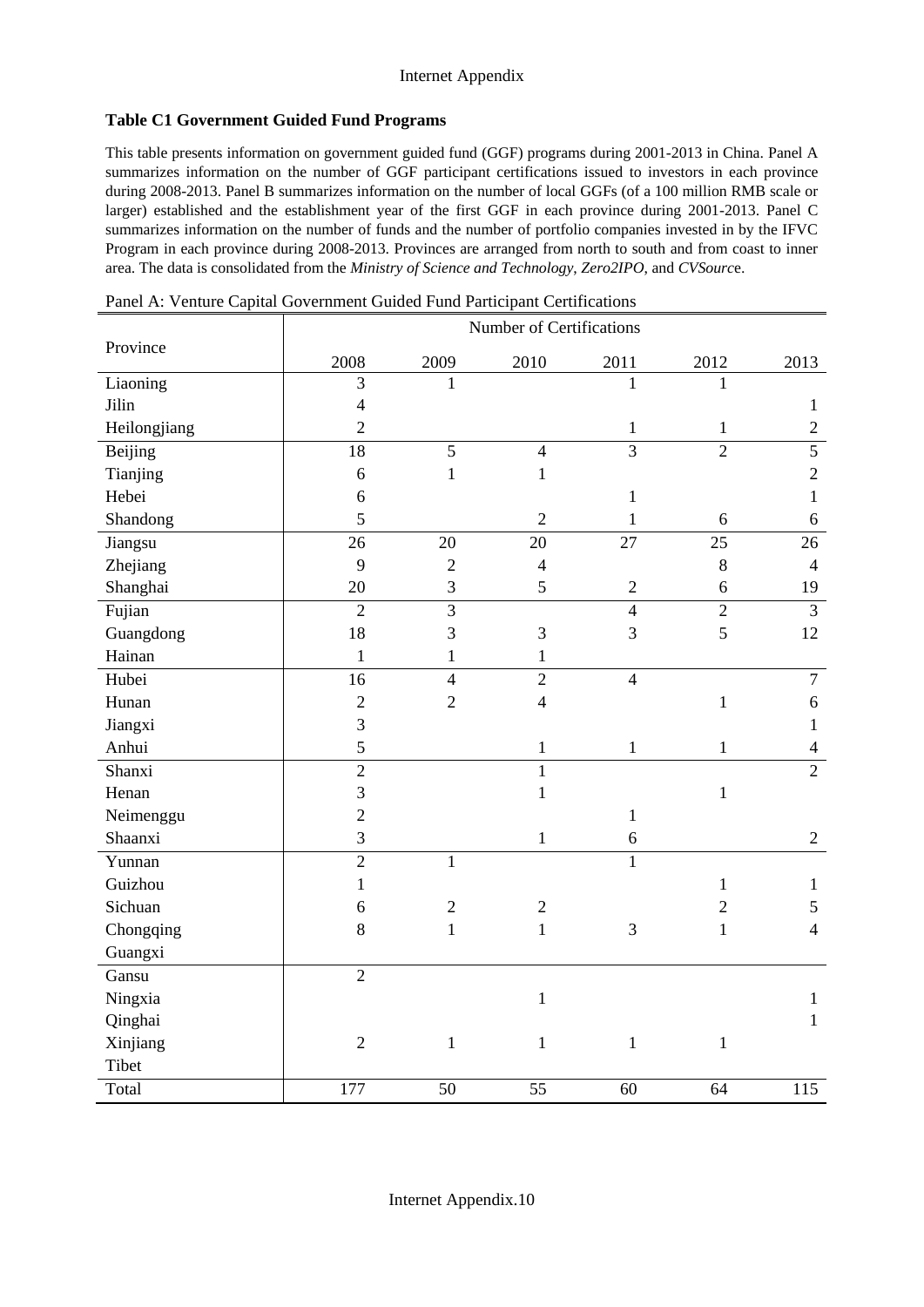## **Table C1 (continued)**

| $\alpha$ and $\beta$ . Even $\beta$ email eaglim covernment calud T and | First |              |              |              |                | Number of GGFs |                |                |                |                |
|-------------------------------------------------------------------------|-------|--------------|--------------|--------------|----------------|----------------|----------------|----------------|----------------|----------------|
| Province                                                                | Year  | 2001         | 2006         | 2007         | 2008           | 2009           | 2010           | 2011           | 2012           | 2013           |
| Liaoning                                                                | 2012  |              |              |              |                |                |                |                | $\overline{2}$ |                |
| Jilin                                                                   | 2010  |              |              |              |                |                | $\,1$          |                |                |                |
| Heilongjiang                                                            | 2010  |              |              |              |                |                | $\mathbf{1}$   |                |                |                |
| Beijing                                                                 | 2001  | $\mathbf{1}$ | $\mathbf{1}$ |              | $\mathbf{1}$   |                |                | $\overline{2}$ | $\mathbf{1}$   | $\mathbf{1}$   |
| Tianjing                                                                | 2001  | $\mathbf{1}$ |              |              |                |                |                |                |                |                |
| Hebei                                                                   | 2009  |              |              |              |                | $\overline{2}$ |                |                |                |                |
| Shandong                                                                | 2009  |              |              |              |                | $\mathbf{1}$   | $\mathbf{1}$   | $\mathbf{1}$   | $\mathbf{1}$   |                |
| Jiangsu                                                                 | 2006  |              | $\mathbf{1}$ | $\mathbf{1}$ | $\mathbf{1}$   | $\overline{2}$ | $\overline{2}$ | $\overline{5}$ | 6              | $\overline{2}$ |
| Zhejiang                                                                | 2008  |              |              |              | $\overline{4}$ | $\overline{2}$ | $\mathbf{1}$   | $\mathbf{1}$   | $\mathbf{1}$   | $\mathbf{1}$   |
| Shanghai                                                                | 2006  |              | $\,1$        | $\mathbf{1}$ |                |                | $\overline{2}$ | $\mathbf{1}$   | $\mathbf{1}$   | $\mathbf{1}$   |
| Fujian                                                                  | 2009  |              |              |              |                | $\mathbf{1}$   |                |                |                |                |
| Guangdong                                                               | 2008  |              |              |              | $\,1$          | $\mathbf{1}$   | $\mathbf{1}$   | $\sqrt{2}$     | $\mathbf 1$    |                |
| Hainan                                                                  | 2011  |              |              |              |                |                |                | $\mathbf{1}$   |                |                |
| Hubei                                                                   | 2008  |              |              |              | $\overline{2}$ |                |                |                | $\overline{2}$ | $\,1\,$        |
| Hunan                                                                   | 2010  |              |              |              |                |                | $\mathbf{1}$   |                | $\mathbf{1}$   |                |
| Jiangxi                                                                 | NA    |              |              |              |                |                |                |                |                |                |
| Anhui                                                                   | 2009  |              |              |              |                | $\mathfrak{Z}$ |                | $\sqrt{2}$     |                | $\mathbf 1$    |
| Shanxi                                                                  | NA    |              |              |              |                |                |                |                |                |                |
| Henan                                                                   | 2010  |              |              |              |                |                | $\mathbf{1}$   |                | $\mathbf 1$    |                |
| Neimenggu                                                               | 2009  |              |              |              |                | $\mathbf{1}$   |                |                |                |                |
| Shaanxi                                                                 | 2008  |              |              |              | $\,1$          |                |                | $\,1$          |                | $\,1\,$        |
| Yunnan                                                                  | 2009  |              |              |              |                | $\mathbf{1}$   |                | $\mathbf{1}$   |                |                |
| Guizhou                                                                 | 2011  |              |              |              |                |                |                | $\mathbf{1}$   | $\overline{2}$ | $\,1$          |
| Sichuan                                                                 | NA    |              |              |              |                |                |                |                |                |                |
| Chongqing                                                               | 2008  |              |              |              | $\mathbf{1}$   | $\mathbf{1}$   |                |                |                |                |
| Guangxi                                                                 | 2012  |              |              |              |                |                |                |                | $\mathbf 1$    | $\mathbf{1}$   |
| Gansu                                                                   | NA    |              |              |              |                |                |                |                |                |                |
| Ningxia                                                                 | NA    |              |              |              |                |                |                |                |                |                |
| Qinghai                                                                 | NA    |              |              |              |                |                |                |                |                |                |
| Xinjiang                                                                | NA    |              |              |              |                |                |                |                |                |                |
| Tibet                                                                   | 2012  |              |              |              |                |                |                |                | $\mathbf{1}$   |                |

Panel B: Local Venture Capital Government Guided Funds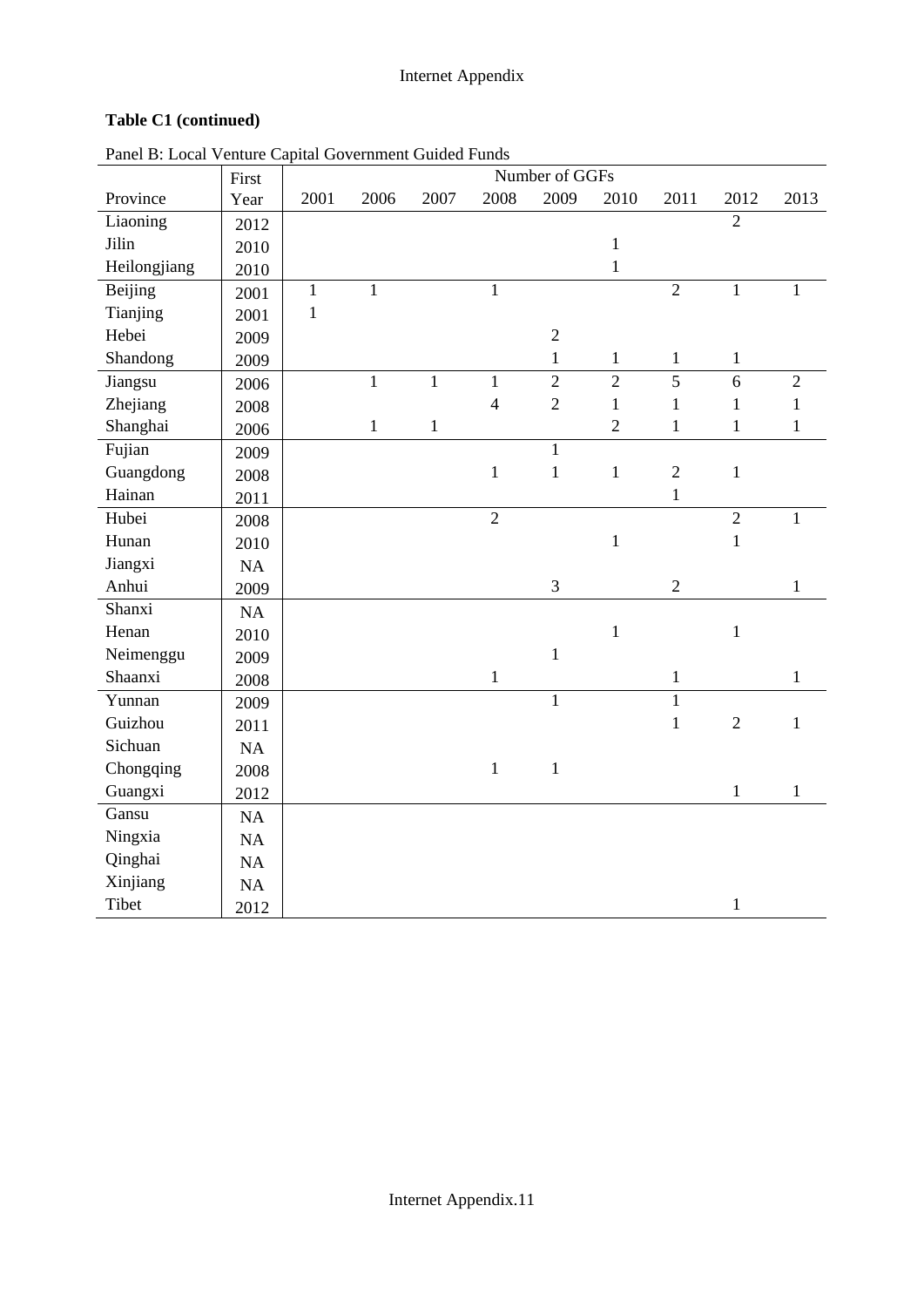# **Table C1 (continued)**

| Panel C: The National InnoFund Venture Capital (IFVC) Program |  |
|---------------------------------------------------------------|--|
|---------------------------------------------------------------|--|

|                |                |                | Number of Funds |                |                |                  |                |                | Number of Companies |                |                  |
|----------------|----------------|----------------|-----------------|----------------|----------------|------------------|----------------|----------------|---------------------|----------------|------------------|
| Province       | 2008           | 2009           | 2010            | 2011           | 2012           | 2013             | 2009           | 2010           | 2011                | 2012           | 2013             |
| Liaoning       |                |                |                 |                |                |                  |                |                |                     |                |                  |
| Jilin          |                | $\mathbf{1}$   |                 |                |                |                  |                |                | $\mathbf{1}$        | $\mathfrak{S}$ | $\mathbf{1}$     |
| Heilongjiang   |                |                |                 |                |                |                  |                |                |                     |                |                  |
| <b>Beijing</b> |                |                | $\mathbf{1}$    |                |                | $\overline{3}$   |                |                | $\overline{3}$      | $\,1\,$        | $\mathfrak{Z}$   |
| Tianjing       |                |                | $\mathbf 1$     |                |                | $\mathbf{1}$     |                |                |                     |                |                  |
| Hebei          |                |                |                 |                |                | $\mathbf{1}$     |                |                |                     |                | $\mathbf{1}$     |
| Shandong       | $\mathbf{1}$   |                |                 |                | $\mathbf{2}$   | $\mathbf{2}$     | $\mathbf{1}$   | $\overline{2}$ | 3                   | $\overline{2}$ | $\mathbf{1}$     |
| Jiangsu        | $\overline{2}$ | $\,1\,$        | $\mathbf{1}$    | $\overline{4}$ | $\overline{5}$ | 3                | $\overline{2}$ | 5              | 14                  | 6              | $\overline{4}$   |
| Zhejiang       |                | $\overline{2}$ |                 |                |                | $\mathbf{1}$     | $\mathbf{1}$   | $\overline{4}$ | 6                   | 3              | $\mathbf{1}$     |
| Shanghai       | $\mathbf{1}$   | $\mathbf{1}$   | $\overline{2}$  | 3              | $\mathbf{1}$   | $\mathbf{1}$     | $\mathbf{1}$   | 6              | $\tau$              | 3              | $\boldsymbol{7}$ |
| Fujian         |                | $\mathbf{1}$   | $\mathbf{1}$    |                |                | $\mathbf{1}$     |                |                | $\mathbf{1}$        | $\mathbf{1}$   | $\mathbf{1}$     |
| Guangdong      |                |                | $\overline{2}$  | $\mathbf 1$    | $\mathbf 1$    | $\mathbf 1$      |                | 3              | $\overline{4}$      | $\overline{4}$ | $\overline{4}$   |
| Hainan         |                |                |                 |                |                |                  |                |                |                     |                |                  |
| Hubei          | $\mathbf{1}$   |                | $\overline{2}$  |                | $\mathbf{1}$   | $\mathbf{1}$     | $\overline{3}$ | $\overline{7}$ | $\overline{7}$      | 5              | $\mathbf{1}$     |
| Hunan          |                |                |                 | $\,1\,$        | $\overline{2}$ |                  |                |                |                     | $\overline{2}$ |                  |
| Jiangxi        |                |                |                 |                |                | $\mathbf{1}$     |                |                |                     |                |                  |
| Anhui          | $\mathbf{1}$   |                |                 |                |                | $\mathbf{1}$     | $\mathbf{1}$   | $\mathbf{1}$   | $\sqrt{2}$          | $\mathbf{1}$   |                  |
| Shanxi         |                |                |                 |                |                |                  |                |                |                     |                |                  |
| Henan          |                |                |                 |                |                |                  |                |                |                     |                |                  |
| Neimenggu      |                |                |                 |                |                |                  |                |                |                     |                |                  |
| Shaanxi        |                |                |                 | $\mathbf{1}$   |                |                  |                |                | $\mathbf{1}$        | $\mathbf{1}$   |                  |
| Yunnan         |                |                |                 |                |                |                  |                |                |                     |                |                  |
| Guizhou        |                |                | $\mathbf{1}$    |                |                | $\mathbf{1}$     |                | $\mathbf 1$    |                     | $\sqrt{2}$     |                  |
| Sichuan        |                | $\mathbf 1$    | $\mathbf{1}$    |                |                | $\boldsymbol{2}$ |                | 3              | $\sqrt{2}$          | $\mathbf{1}$   | $\sqrt{2}$       |
| Chongqing      |                | $\mathbf 1$    |                 | $\mathbf{1}$   |                |                  |                | 5              | 5                   | 5              |                  |
| Guangxi        |                |                |                 |                |                |                  |                |                |                     |                |                  |
| Gansu          |                |                |                 |                |                |                  |                |                |                     |                |                  |
| Ningxia        |                |                |                 |                |                |                  |                |                |                     |                |                  |
| Qinghai        |                |                |                 |                |                | $\,1$            |                |                |                     |                |                  |
| Xinjiang       |                |                |                 |                |                |                  |                |                |                     |                |                  |
| Tibet          |                |                |                 |                |                |                  |                |                |                     |                |                  |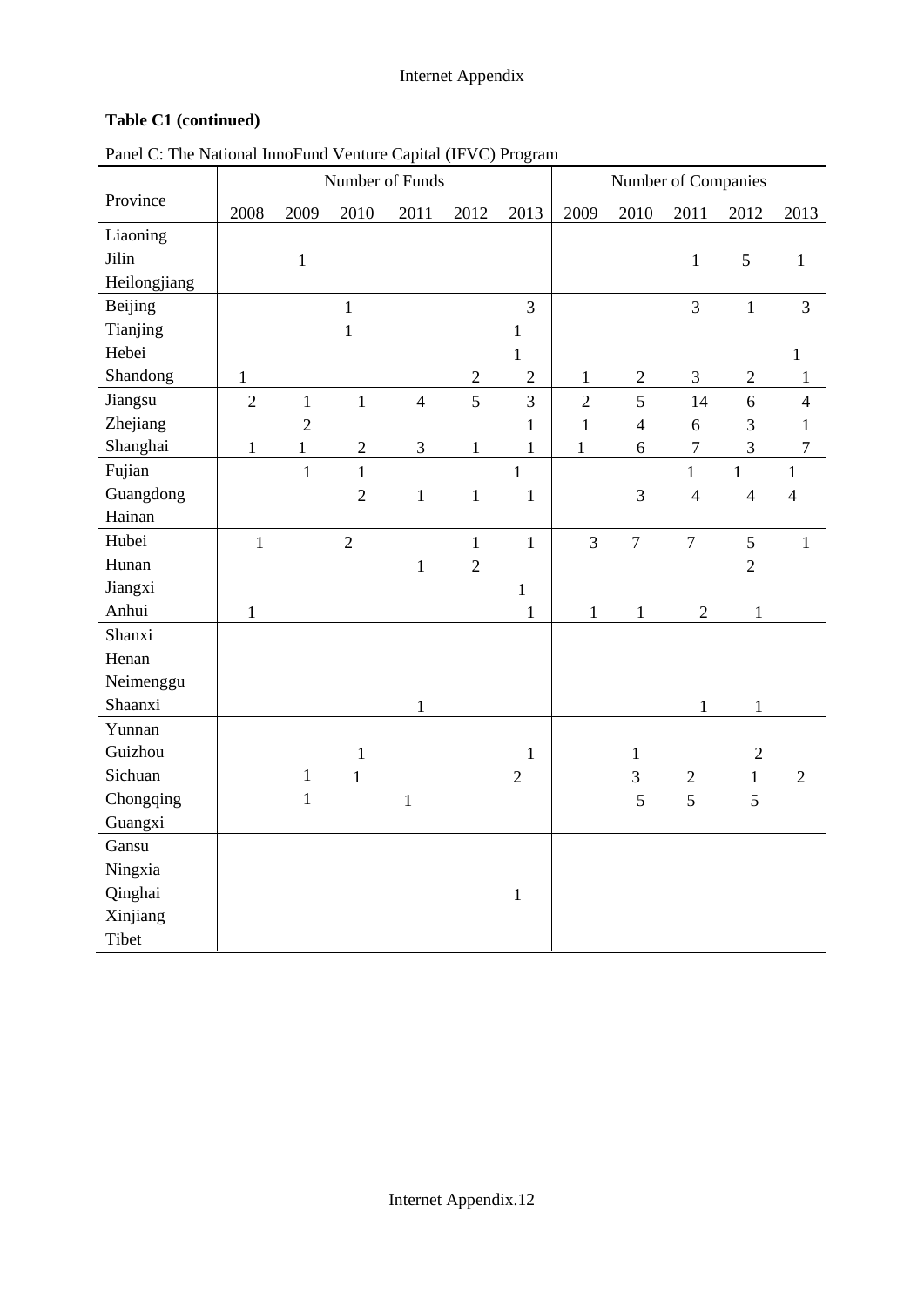|                                       | Panel A: All 31 provinces, 1999-2013, including minority regions, city level |                     |                     |              |                                                            |            |                  |                   |                       |                |                       |             |
|---------------------------------------|------------------------------------------------------------------------------|---------------------|---------------------|--------------|------------------------------------------------------------|------------|------------------|-------------------|-----------------------|----------------|-----------------------|-------------|
|                                       | (1)                                                                          | (2)                 | (3)                 | (4)          | (5)                                                        | (6)        | (7)              | (8)               | (9)                   | (10)           | (11)                  | (12)        |
|                                       | <b>COR</b>                                                                   | DID                 | <b>COR</b>          | <b>DID</b>   | <b>COR</b>                                                 | <b>DID</b> | <b>COR</b>       | <b>DID</b>        | <b>COR</b>            | <b>DID</b>     | <b>COR</b>            | <b>DID</b>  |
| Dependent Variable                    | Gov Fund                                                                     |                     |                     | Private Fund |                                                            | Gov Deal   |                  | Private Deal      |                       | <b>Gov IPO</b> |                       | Private IPO |
| <b>IFVC</b> Inclusion                 | $1.25***$                                                                    | $0.86^{**}$         | 6.23                | $5.76*$      | $3.15***$                                                  | $2.13***$  | $2.60^{\degree}$ | 1.98 <sup>*</sup> | $0.35***$             | $0.16***$      | $0.24$ <sup>***</sup> | $0.13***$   |
|                                       | (3.19)                                                                       | (2.15)              | (2.01)              | (1.74)       | (2.57)                                                     | (2.02)     | (1.94)           | (1.69)            | (3.44)                | (2.37)         | (3.54)                | (2.54)      |
| <b>Local Programs</b>                 | $0.52***$                                                                    | 0.24                | $1.75$ <sup>*</sup> | 0.98         | $1.21***$                                                  | $0.45***$  | $1.08***$        | $0.35***$         | $0.18***$             | $0.07*$        | $0.13***$             | 0.03        |
|                                       | (2.63)                                                                       | (1.48)              | (1.71)              | (1.02)       | (3.00)                                                     | (2.33)     | (2.48)           | (2.31)            | (3.49)                | (1.87)         | (3.57)                | (1.28)      |
| Controls                              | No                                                                           | Yes                 | N <sub>0</sub>      | Yes          | N <sub>o</sub>                                             | Yes        | N <sub>o</sub>   | Yes               | No                    | Yes            | N <sub>0</sub>        | Yes         |
| City FE                               | No                                                                           | Yes                 | N <sub>o</sub>      | Yes          | N <sub>0</sub>                                             | Yes        | N <sub>o</sub>   | Yes               | No                    | Yes            | N <sub>o</sub>        | Yes         |
| Year FE                               | No                                                                           | Yes                 | N <sub>0</sub>      | Yes          | No                                                         | Yes        | N <sub>o</sub>   | Yes               | No                    | Yes            | N <sub>o</sub>        | Yes         |
| Observations                          | 5070                                                                         | 5070                | 5070                | 5070         | 5070                                                       | 5070       | 5070             | 5070              | 5070                  | 5070           | 5070                  | 5070        |
| Adjusted $R^2$                        | 0.084                                                                        | 0.352               | 0.041               | 0.266        | 0.041                                                      | 0.605      | 0.023            | 0.498             | 0.038                 | 0.561          | 0.028                 | 0.541       |
| Panel B: 26 provinces (exclude Tibet, |                                                                              |                     |                     |              | Gansu, Niangxia, Qinghai, Xinjiang), 1999-2013, city level |            |                  |                   |                       |                |                       |             |
|                                       | (1)                                                                          | (2)                 | (3)                 | (4)          | (5)                                                        | (6)        | (7)              | (8)               | (9)                   | (10)           | (11)                  | (12)        |
|                                       | <b>COR</b>                                                                   | <b>DID</b>          | <b>COR</b>          | <b>DID</b>   | <b>COR</b>                                                 | <b>DID</b> | <b>COR</b>       | <b>DID</b>        | <b>COR</b>            | <b>DID</b>     | <b>COR</b>            | <b>DID</b>  |
|                                       | Gov Fund                                                                     |                     | Private Fund        |              | Gov Deal                                                   |            | Private Deal     |                   | <b>Gov IPO</b>        |                | Private IPO           |             |
| <b>IFVC</b> Inclusion                 | $1.28***$                                                                    | $0.92***$           | $6.45***$           | $6.54*$      | $3.17***$                                                  | $2.45^*$   | $2.61^*$         | $2.32^*$          | $0.35$ <sup>***</sup> | $0.20***$      | $0.23***$             | $0.16***$   |
|                                       | (3.14)                                                                       | (2.07)              | (1.99)              | (1.75)       | (2.50)                                                     | (1.96)     | (1.88)           | (1.68)            | (3.34)                | (2.50)         | (3.32)                | (2.66)      |
| <b>Local Programs</b>                 | $0.52***$                                                                    | $0.31$ <sup>*</sup> | 1.73                | 1.16         | $1.19***$                                                  | $0.57**$   | $1.06***$        | $0.49^{\degree}$  | $0.17***$             | $0.07*$        | $0.12***$             | 0.04        |
|                                       | (2.55)                                                                       | (1.71)              | (1.63)              | (1.08)       | (2.93)                                                     | (2.27)     | (2.42)           | (1.95)            | (3.39)                | (1.97)         | (3.45)                | (1.51)      |
| Controls                              | No                                                                           | Yes                 | No                  | Yes          | N <sub>o</sub>                                             | Yes        | No               | Yes               | No                    | Yes            | No                    | Yes         |
| City FE                               | No                                                                           | Yes                 | N <sub>o</sub>      | Yes          | N <sub>o</sub>                                             | Yes        | No               | Yes               | N <sub>o</sub>        | Yes            | N <sub>0</sub>        | Yes         |
| Year FE                               | No                                                                           | Yes                 | N <sub>0</sub>      | Yes          | No                                                         | Yes        | No               | Yes               | N <sub>o</sub>        | Yes            | N <sub>o</sub>        | Yes         |
| Observations                          | 4035                                                                         | 4035                | 4035                | 4035         | 4035                                                       | 4035       | 4035             | 4035              | 4035                  | 4035           | 4035                  | 4035        |
| Adjusted $R^2$                        | 0.083                                                                        | 0.336               | 0.041               | 0.253        | 0.039                                                      | 0.592      | 0.022            | 0.479             | 0.035                 | 0.560          | 0.025                 | 0.541       |

## **Table C2 Robustness Checks: Impacts of Government Guidance Fund Programs on Venture Capital**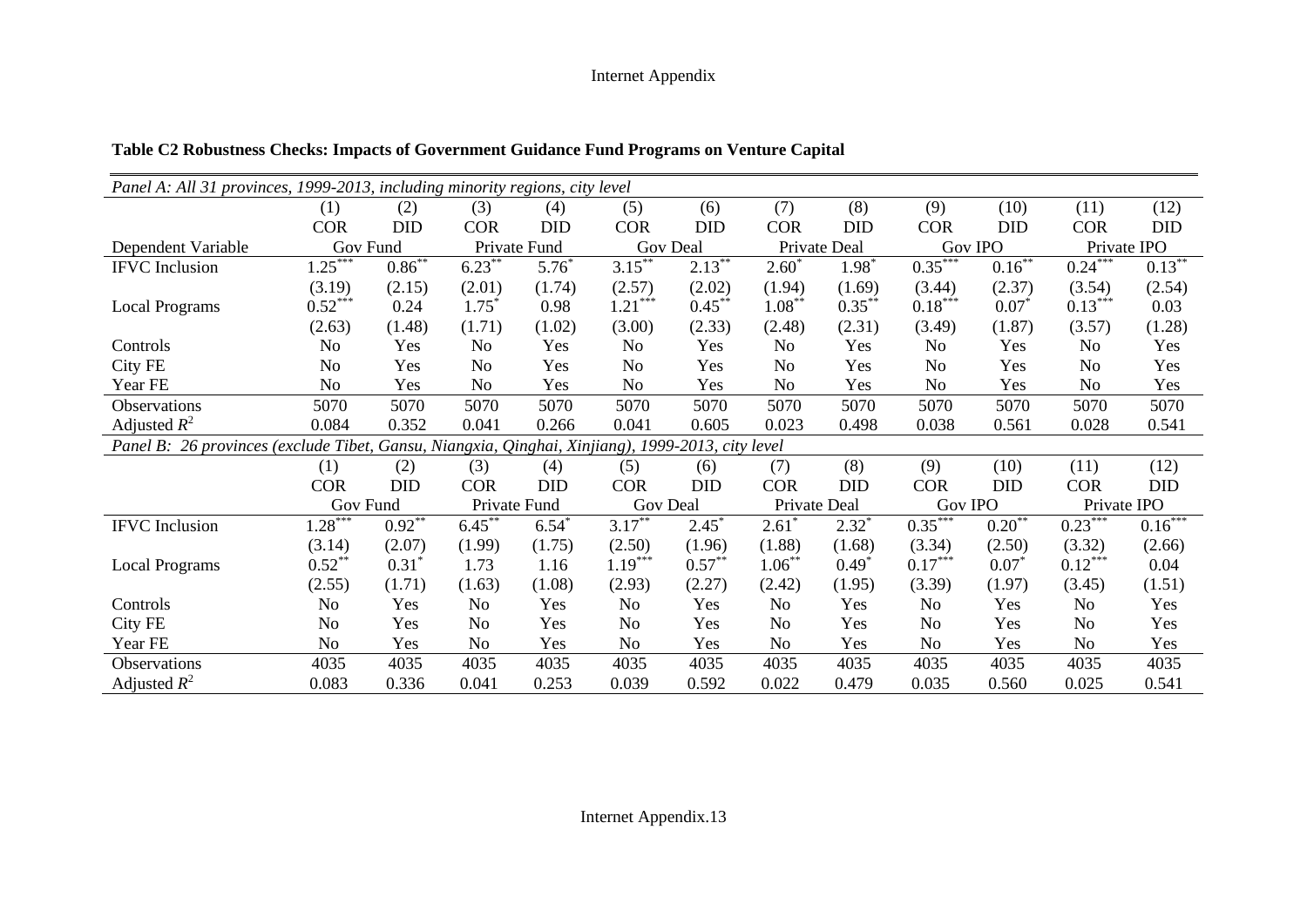## **Table C2 (continued)**

| Panel C: All 31 provinces, 1990-2014, city level |                |            |              |              |                |                 |                |                  |                |                |                |             |
|--------------------------------------------------|----------------|------------|--------------|--------------|----------------|-----------------|----------------|------------------|----------------|----------------|----------------|-------------|
|                                                  | (1)            | (2)        | (3)          | (4)          | (5)            | (6)             | (7)            | (8)              | (9)            | (10)           | (11)           | (12)        |
|                                                  | <b>COR</b>     | <b>DID</b> | <b>COR</b>   | <b>DID</b>   | <b>COR</b>     | <b>DID</b>      | <b>COR</b>     | <b>DID</b>       | <b>COR</b>     | <b>DID</b>     | <b>COR</b>     | <b>DID</b>  |
|                                                  |                | Gov Fund   |              | Private Fund | Gov Deal       |                 | Private Deal   |                  | <b>Gov IPO</b> |                | Private IPO    |             |
| <b>IFVC</b> Inclusion                            | $1.31***$      | $0.95***$  | $6.52***$    | $6.19*$      | $3.35***$      | $2.41*$         | $2.78***$      | 2.12             | $0.38***$      | $0.20***$      | $0.27***$      | $0.15***$   |
|                                                  | (3.21)         | (2.10)     | (2.00)       | (1.71)       | (2.59)         | (1.92)          | (1.98)         | (1.49)           | (3.52)         | (2.31)         | (3.73)         | (2.62)      |
| <b>Local Programs</b>                            | $0.53***$      | $0.38*$    | $1.78^{*}$   | 1.36         | $1.29***$      | $0.76^{**}$     | $1.15***$      | $0.68*$          | $0.19***$      | $0.10^{**}$    | $0.14***$      | $0.06^{**}$ |
|                                                  | (2.67)         | (1.92)     | (1.72)       | (1.22)       | (3.02)         | (2.17)          | (2.46)         | (1.87)           | (3.58)         | (2.32)         | (3.66)         | (2.20)      |
| Controls                                         | No             | Yes        | No           | Yes          | No             | Yes             | No             | Yes              | No             | Yes            | No             | Yes         |
| City FE                                          | No             | Yes        | No           | Yes          | No             | Yes             | No             | Yes              | No             | Yes            | N <sub>0</sub> | Yes         |
| Year FE                                          | No.            | Yes        | No           | Yes          | N <sub>o</sub> | Yes             | N <sub>o</sub> | Yes              | N <sub>o</sub> | Yes            | N <sub>o</sub> | Yes         |
| Observations                                     | 7152           | 7152       | 7152         | 7152         | 7152           | 7152            | 7152           | 7152             | 7152           | 7152           | 7152           | 7152        |
| Adjusted $R^2$                                   | 0.092          | 0.249      | 0.045        | 0.174        | 0.047          | 0.388           | 0.027          | 0.310            | 0.044          | 0.383          | 0.034          | 0.370       |
| Panel D: 31 provinces, 1999-2013, province level |                |            |              |              |                |                 |                |                  |                |                |                |             |
|                                                  | (1)            | (2)        | (3)          | (4)          | (5)            | (6)             | (7)            | (8)              | (9)            | (10)           | (11)           | (12)        |
|                                                  | <b>COR</b>     | <b>DID</b> | <b>COR</b>   | <b>DID</b>   | <b>COR</b>     | <b>DID</b>      | <b>COR</b>     | <b>DID</b>       | <b>COR</b>     | <b>DID</b>     | <b>COR</b>     | DID         |
|                                                  | Gov Fund       |            | Private Fund |              |                | <b>Gov Deal</b> |                | Private Deal     |                | <b>Gov IPO</b> |                | Private IPO |
| <b>IFVC</b> Inclusion                            | $13.13***$     | $5.90***$  | 58.74***     | 35.09**      | ***<br>34.11   | $13.24***$      | $26.02***$     | $9.29^{\degree}$ | $9.21***$      | $3.31***$      | $6.76***$      | $2.47***$   |
|                                                  | (4.93)         | (2.89)     | (2.77)       | (2.38)       | (3.85)         | (3.54)          | (2.66)         | (1.97)           | (3.88)         | (4.35)         | (4.00)         | (2.54)      |
| <b>Local Programs</b>                            | $6.52***$      | $2.67**$   | $20.31***$   | 10.54        | $15.22***$     | $5.38***$       | 12.92**        | $4.07**$         | $4.27***$      | $1.63***$      | $4.27***$      | $1.73***$   |
|                                                  | (4.11)         | (2.05)     | (4.72)       | (1.61)       | (4.54)         | (2.91)          | (2.74)         | (2.23)           | (5.96)         | (2.42)         | (5.37)         | (3.09)      |
| Controls                                         | N <sub>o</sub> | Yes        | No           | Yes          | No             | Yes             | N <sub>o</sub> | Yes              | No             | Yes            | No             | Yes         |
| City FE                                          | No             | Yes        | No.          | Yes          | No             | Yes             | N <sub>o</sub> | Yes              | N <sub>o</sub> | Yes            | No             | Yes         |
| Year FE                                          | N <sub>o</sub> | Yes        | No           | Yes          | No             | Yes             | N <sub>o</sub> | Yes              | No             | Yes            | No             | Yes         |
| Observations                                     | 465            | 465        | 465          | 465          | 465            | 465             | 465            | 465              | 465            | 465            | 465            | 465         |
| Adjusted $R^2$                                   | 0.541          | 0.767      | 0.383        | 0.617        | 0.380          | 0.819           | 0.241          | 0.700            | 0.400          | 0.792          | 0.371          | 0.735       |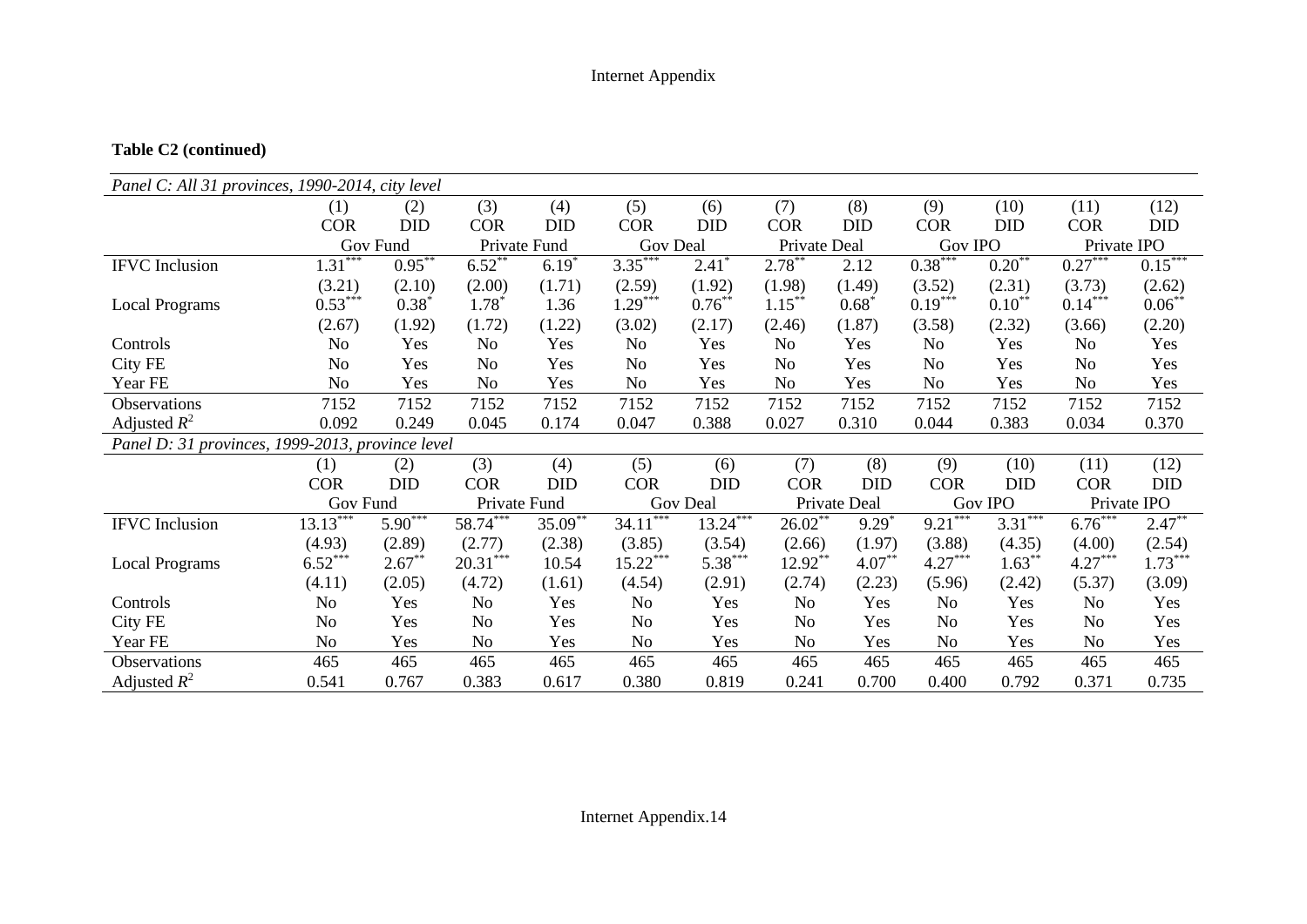#### **Table C2 (continued)**

| Panel E: 26 provinces (exclude Tibet, Gansu, Niangxia, Qinghai, Xinjiang), 1999-2013, province level |                   |            |                |            |                |            |                |            |                |           |                |            |
|------------------------------------------------------------------------------------------------------|-------------------|------------|----------------|------------|----------------|------------|----------------|------------|----------------|-----------|----------------|------------|
|                                                                                                      | $\left( 1\right)$ | (2)        | (3)            | (4)        | (5)            | (6)        | (7)            | (8)        | (9)            | (10)      | (11)           | (12)       |
|                                                                                                      | <b>COR</b>        | <b>DID</b> | COR            | <b>DID</b> | <b>COR</b>     | DID        | COR            | <b>DID</b> | <b>COR</b>     | DID       | <b>COR</b>     | <b>DID</b> |
|                                                                                                      | Gov Fund          |            | Private Fund   |            | Gov Deal       |            | Private Deal   |            |                | Gov IPO   | Private IPO    |            |
| <b>IFVCInclusion</b>                                                                                 | ***<br>13.01      | $5.84***$  | 58.62**        | $35.13***$ | 33.35***       | $13.04***$ | $25.35***$     | 9.44       | $9.00***$      | $3.19***$ | $6.56***$      | $2.52***$  |
|                                                                                                      | (4.87)            | (2.81)     | (2.76)         | (2.41)     | (3.78)         | (3.55)     | (2.59)         | (2.01)     | (3.82)         | (4.33)    | (3.89)         | (2.67)     |
| <b>Local Programs</b>                                                                                | $6.52***$         | $2.63***$  | $20.35***$     | 10.68      | $14.97***$     | $5.17***$  | $12.69$ **     | $4.05*$    | $4.20***$      | $1.57***$ | $4.22***$      | $1.67***$  |
|                                                                                                      | (4.04)            | (2.06)     | (4.66)         | (1.57)     | (4.58)         | (2.77)     | (2.73)         | (2.11)     | (5.99)         | (2.32)    | (5.41)         | (3.01)     |
| Controls                                                                                             | No                | Yes        | No             | Yes        | No             | Yes        | N <sub>0</sub> | Yes        | No             | Yes       | No             | Yes        |
| City FE                                                                                              | No                | Yes        | N <sub>0</sub> | Yes        | N <sub>0</sub> | Yes        | N <sub>0</sub> | Yes        | N <sub>0</sub> | Yes       | N <sub>0</sub> | Yes        |
| Year FE                                                                                              | No                | Yes        | No             | Yes        | N <sub>o</sub> | Yes        | N <sub>o</sub> | Yes        | No             | Yes       | No             | Yes        |
| <b>Observations</b>                                                                                  | 390               | 390        | 390            | 390        | 390            | 390        | 390            | 390        | 390            | 390       | 390            | 390        |
| Adjusted $R^2$                                                                                       | 0.535             | 0.763      | 0.379          | 0.618      | 0.368          | 0.823      | 0.229          | 0.701      | 0.388          | 0.797     | 0.360          | 0.738      |

*Note:* The table shows the regression results of impact of government guided fund programs. Columns (1)-(4) are about fundraising, columns (5)-(8) are about VC investments, and column (9)-(12) are about VC investment performance. Panels differ in the sample coverage. Panels A-C is a city  $\times$  year panel and Panels D, E is a province × year panel. The data in Panel A convers 338 cities during 1999-2013. The 338 cities include the 298 cities in the sample of Table 2 plus the 40 minority regions. The data in Panel B covers 269 cities during 1999-2013. Cities in provinces Tibet, Gansu, Niangxia, Qinghai, Xinjiang are excluded in the sample. The data in Panel C covers 298 cities during 1990-2013. Controls are reduced to *Experience Private*, *Experience Gov, GDP* and *GDP Growth Rate* due to data limitation. The data in Panel D covers 26 provinces during 1999-2013. The data in Panel E covers 31 provinces during 1999-2013. Dependent variables, independent variables and other control variables and their definitions are the same as in Table 2. *t* statistics in parentheses and standard errors are clustered at city/province level. \*, \*\* and \*\*\* indicate significance at the 0.1, 0.05 and 0.01 levels.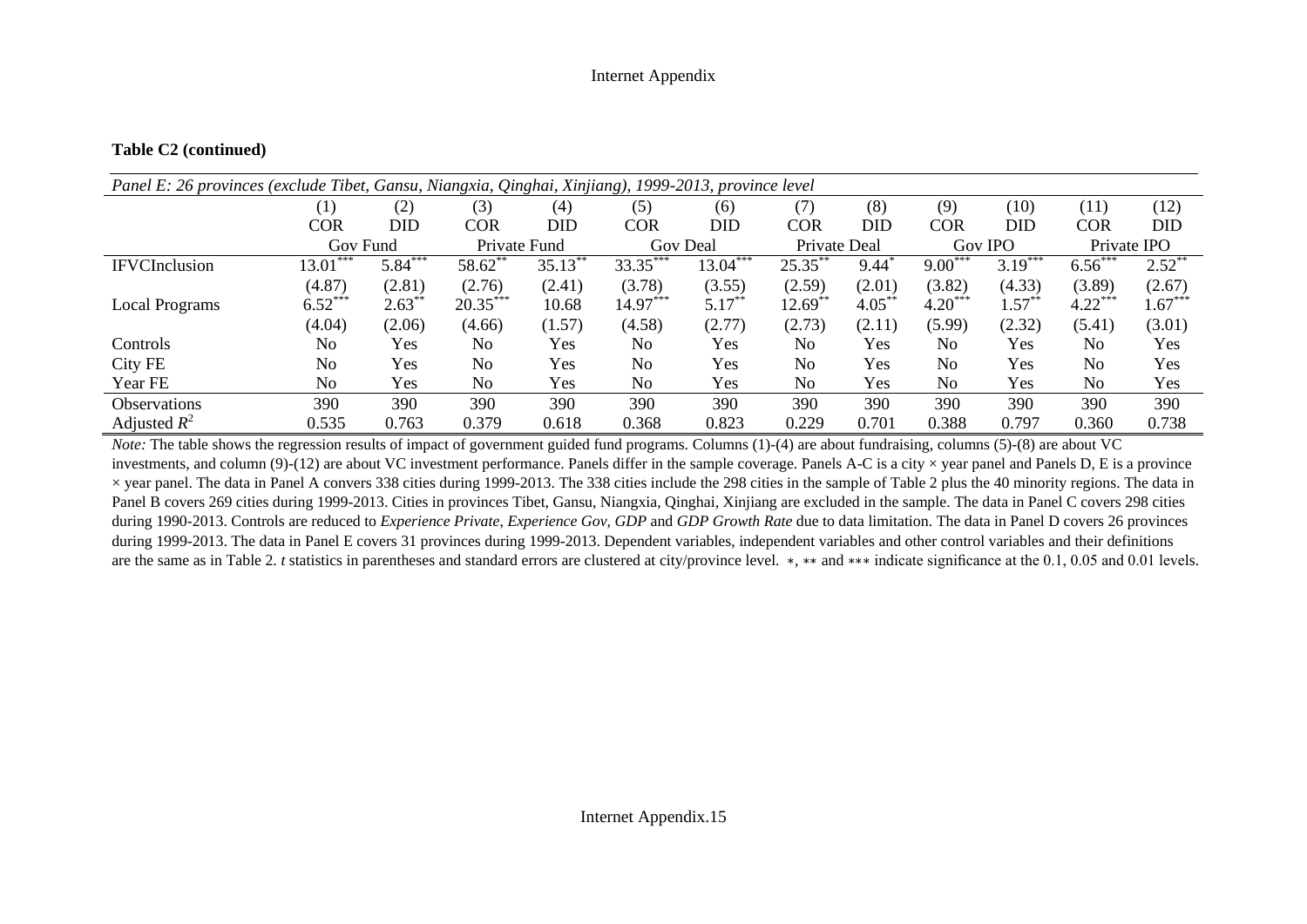|                       | (1)                  | (2)                      | (3)            | (4)         | (5)            | (6)         |
|-----------------------|----------------------|--------------------------|----------------|-------------|----------------|-------------|
|                       |                      | Poor                     |                | Middle      |                | Rich        |
|                       | Gov                  | Private                  | Gov            | Private     | Gov            | Private     |
|                       | Fund                 | Fund                     | Fund           | Fund        | Fund           | Fund        |
| Treatment×Post        | $0.72***$            | $2.35***$                | $-0.71$        | $-6.29$     | 0.43           | 2.12        |
|                       | (2.69)               | (2.03)                   | $(-1.01)$      | $(-1.34)$   | (0.39)         | (0.31)      |
| Treatment             | 0.00                 | $-0.07$                  | $-0.13*$       | $-0.86***$  | $1.40***$      | $6.28***$   |
|                       | (0.13)               | $(-0.92)$                | $(-1.81)$      | $(-2.87)$   | (4.29)         | (4.17)      |
| Post                  | 0.02                 | $-0.18$                  | 0.74           | 4.49        | 1.10           | $8.20*$     |
|                       | (0.22)               | $(-0.45)$                | (1.48)         | (1.12)      | (1.41)         | (1.93)      |
| <b>Local Programs</b> | $-0.12$ <sup>*</sup> | $-0.57***$               | 0.23           | $0.84***$   | 0.30           | 1.41        |
|                       | $(-1.80)$            | $(-2.05)$                | (1.65)         | (2.10)      | (1.05)         | (0.85)      |
| Controls              | Yes                  | Yes                      | Yes            | Yes         | Yes            | Yes         |
| Observations          | 1200                 | 1200                     | 1230           | 1230        | 1170           | 1170        |
| Adjusted $R^2$        | 0.143                | 0.114                    | 0.147          | 0.133       | 0.295          | 0.228       |
|                       | (1)                  | (2)                      | (3)            | (4)         | (5)            | (6)         |
|                       |                      | Poor                     |                | Middle      |                | Rich        |
|                       | Gov                  | Private                  | Gov            | Private     | Gov            | Private     |
|                       | Deal                 | Deal                     | Deal           | Deal        | Deal           | Deal        |
| Treatment×Post        | $1.59***$            | $1.09***$                | $-0.24$        | 0.20        | $-2.53$        | $-5.04$     |
|                       | (2.49)               | (3.06)                   | $(-0.28)$      | (0.36)      | $(-0.70)$      | $(-0.99)$   |
| Treatment             | 0.13                 | 0.08                     | $-0.09$        | $-0.17$     | $5.59***$      | $6.94***$   |
|                       | (1.02)               | (1.61)                   | $(-0.37)$      | $(-0.86)$   | (3.31)         | (3.42)      |
| Post                  | 0.10                 | $-0.26$                  | $0.81*$        | 0.20        | $4.68*$        | $5.94*$     |
|                       | (0.36)               | $(-1.36)$                | (1.87)         | (0.78)      | (1.87)         | (1.75)      |
| <b>Local Programs</b> | $-0.29*$             | $-0.13$                  | 0.13           | 0.27        | 0.20           | $-0.20$     |
|                       | $(-1.95)$            | $(-1.27)$                | (0.90)         | (1.47)      | (0.48)         | $(-0.51)$   |
| Controls              | Yes                  | Yes                      | Yes            | Yes         | Yes            | Yes         |
| Observations          | 1200                 | 1200                     | 1230           | 1230        | 1170           | 1170        |
| Adjusted $R^2$        | 0.145                | 0.176                    | 0.095          | 0.068       | 0.488          | 0.467       |
|                       | (1)                  | (2)                      | (3)            | (4)         | (5)            | (6)         |
|                       |                      | Poor                     |                | Middle      |                | Rich        |
|                       | <b>Gov IPO</b>       | Private IPO              | <b>Gov IPO</b> | Private IPO | <b>Gov IPO</b> | Private IPO |
| Treatment×Post        | $0.18^{**}$          | $0.17^*$                 | $-0.13$        | 0.03        | 0.14           | $-0.04$     |
|                       | (2.44)               | (1.79)                   | $(-1.30)$      | (0.54)      | (0.71)         | $(-0.27)$   |
| Treatment             | $0.05***$            | $0.06\ensuremath{^{**}}$ | $-0.01$        | $-0.04$     | 0.30           | $0.41***$   |
|                       | (2.18)               | (2.45)                   | $(-0.31)$      | $(-0.81)$   | (1.18)         | (3.01)      |
| Post                  | $-0.08$              | $-0.14$ <sup>*</sup>     | $0.11***$      | 0.03        | 0.15           | 0.08        |
|                       | $(-1.23)$            | $(-1.81)$                | (2.06)         | (1.02)      | (1.12)         | (0.75)      |
| <b>Local Programs</b> | $-0.04$              | $-0.01$                  | 0.03           | $-0.04^*$   | 0.09           | 0.02        |
|                       | $(-1.53)$            | $(-0.30)$                | (1.34)         | $(-1.92)$   | (1.26)         | (0.45)      |
| Controls              | Yes                  | Yes                      | Yes            | Yes         | Yes            | Yes         |
| Observations          | 1200                 | 1200                     | 1230           | 1230        | 1170           | 1170        |
| Adjusted $R^2$        | 0.073                | 0.068                    | 0.055          | 0.021       | 0.305          | 0.412       |

**Table C3 Robustness Checks: Policy Experimentation and Heterogeneous Impacts, Define Early Trials as Treatment Groups**

*Note:* The table shows regression results of the impact of government guidance fund programs in "poor", "middle" or "rich" regions, using "early trials" to define the treatment. cities that locate in provinces that are included as early trials in the IFVC Program are in the treatment group and other cities are in the control group. Dependent variables, independent variables and control variables and their definitions are the same as in Table 4. *t* statistics in parentheses and standard errors are clustered at city level. ∗, ∗∗ and ∗∗∗ indicate significance at the 0.1, 0.05 and 0.01 levels.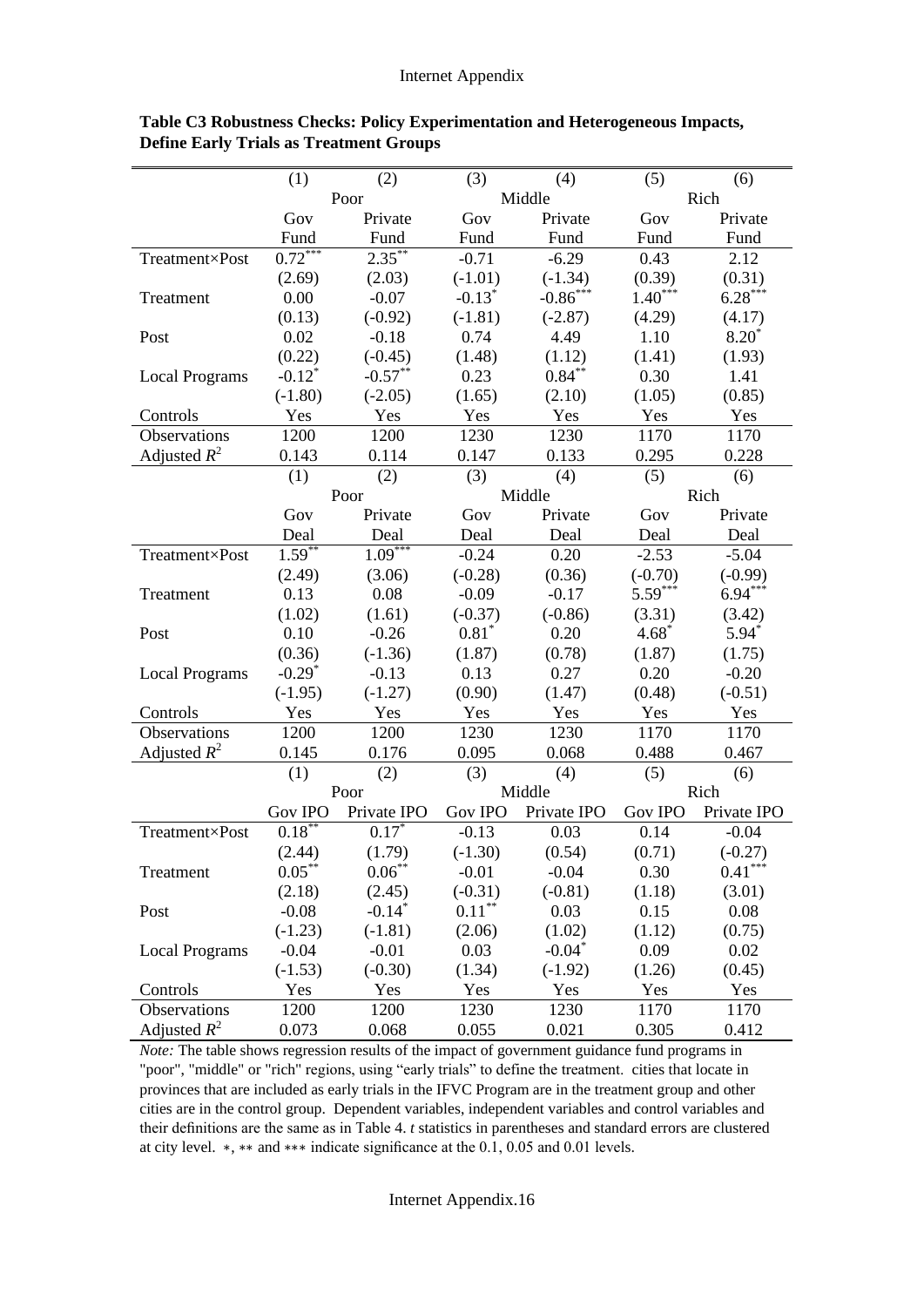| Panel A: Regions intensively included in IFVC as treatments     |            |            |             |           |                      |            |  |  |  |  |
|-----------------------------------------------------------------|------------|------------|-------------|-----------|----------------------|------------|--|--|--|--|
|                                                                 | (1)        | (2)        | (3)         | (4)       | (5)                  | (6)        |  |  |  |  |
|                                                                 | Gov        | Private    | Gov         | Private   | Gov                  | Private    |  |  |  |  |
|                                                                 | Fund       | Fund       | Deal        | Deal      | <b>IPO</b>           | <b>IPO</b> |  |  |  |  |
| Treatment×Post                                                  | $0.97*$    | 4.74       | $2.01*$     | 1.79      | 0.07                 | 0.06       |  |  |  |  |
|                                                                 | (1.90)     | (1.31)     | (1.77)      | (1.31)    | (0.78)               | (0.82)     |  |  |  |  |
| Treatment                                                       | $-0.15$    | $-1.14***$ | $-0.81$     | $-1.08$   | $-0.00$              | $-0.03$    |  |  |  |  |
|                                                                 | $(-1.39)$  | $(-2.04)$  | $(-0.91)$   | $(-1.16)$ | $(-0.03)$            | $(-0.27)$  |  |  |  |  |
| Post                                                            | 0.33       | 2.47       | 0.83        | 1.09      | $-0.05$              | $-0.07$    |  |  |  |  |
|                                                                 | (1.14)     | (1.52)     | (1.15)      | (1.14)    | $(-0.89)$            | $(-1.56)$  |  |  |  |  |
| <b>Local Programs</b>                                           | 0.33       | 1.22       | $0.56*$     | 0.30      | $0.11^{\ast\ast}$    | $0.06***$  |  |  |  |  |
|                                                                 | (1.61)     | (1.12)     | (1.95)      | (1.47)    | (2.23)               | (2.00)     |  |  |  |  |
| Controls                                                        | Yes        | Yes        | Yes         | Yes       | Yes                  | Yes        |  |  |  |  |
| Observations                                                    | 3600       | 3600       | 3600        | 3600      | 3600                 | 3600       |  |  |  |  |
| Adjusted $R^2$                                                  | 0.186      | 0.136      | 0.248       | 0.232     | 0.168                | 0.197      |  |  |  |  |
| Panel B: Regions included as early trials in IFVC as treatments |            |            |             |           |                      |            |  |  |  |  |
|                                                                 | (1)        | (2)        | (3)         | (4)       | (5)                  | (6)        |  |  |  |  |
|                                                                 | Gov        | Private    | Gov         | Private   | Gov                  | Private    |  |  |  |  |
|                                                                 | Fund       | Fund       | Deal        | Deal      | <b>IPO</b>           | <b>IPO</b> |  |  |  |  |
| Treatment×Post                                                  | $0.79***$  | 3.27       | $1.86^{**}$ | $1.80*$   | $0.18^{**}$          | $0.19***$  |  |  |  |  |
|                                                                 | (2.06)     | (1.19)     | (1.97)      | (1.65)    | (2.20)               | (2.47)     |  |  |  |  |
| Treatment                                                       | $-0.19***$ | $-1.25***$ | $-1.19$     | $-1.30*$  | $-0.12$              | $-0.09$    |  |  |  |  |
|                                                                 | $(-2.21)$  | $(-2.33)$  | $(-1.60)$   | $(-1.70)$ | $(-1.11)$            | $(-0.90)$  |  |  |  |  |
| Post                                                            | 0.24       | 2.16       | 0.45        | 0.64      | $-0.11$ <sup>*</sup> | $-0.13***$ |  |  |  |  |
|                                                                 | (0.88)     | (1.33)     | (0.75)      | (0.79)    | $(-1.86)$            | $(-2.56)$  |  |  |  |  |
| <b>Local Programs</b>                                           | 0.32       | 1.24       | $0.57***$   | 0.31      | $0.11***$            | $0.05*$    |  |  |  |  |
|                                                                 | (1.54)     | (1.12)     | (2.02)      | (1.57)    | (2.22)               | (1.81)     |  |  |  |  |
| Controls                                                        | Yes        | Yes        | Yes         | Yes       | Yes                  | Yes        |  |  |  |  |
| Observations                                                    | 3600       | 3600       | 3600        | 3600      | 3600                 | 3600       |  |  |  |  |
| Adjusted $R^2$                                                  | 0.184      | 0.133      | 0.249       | 0.232     | 0.171                | 0.200      |  |  |  |  |

**Table C4 Policy Experimentation, Pooled sample of All Regions** 

*Note:* The table shows regression results of the impact of government guidance fund programs for a pooled sample of all regions. Panels A and B differ in terms of how the treatment group is defined. For Panel A, cities that are located in provinces that are included intensively in the IFVC Program are in the treatment group and other cities are in the control group. For Panel B, cities that are located in provinces that are included as early trials in the IFVC Program are in the treatment group and other cities are in the control group. Dependent variables, independent variables and control variables and their definitions are the same as in Table 4. *t* statistics in parentheses and standard errors are clustered at city level. ∗, ∗∗ and ∗∗∗ indicate significance at the 0.1, 0.05 and 0.01 levels.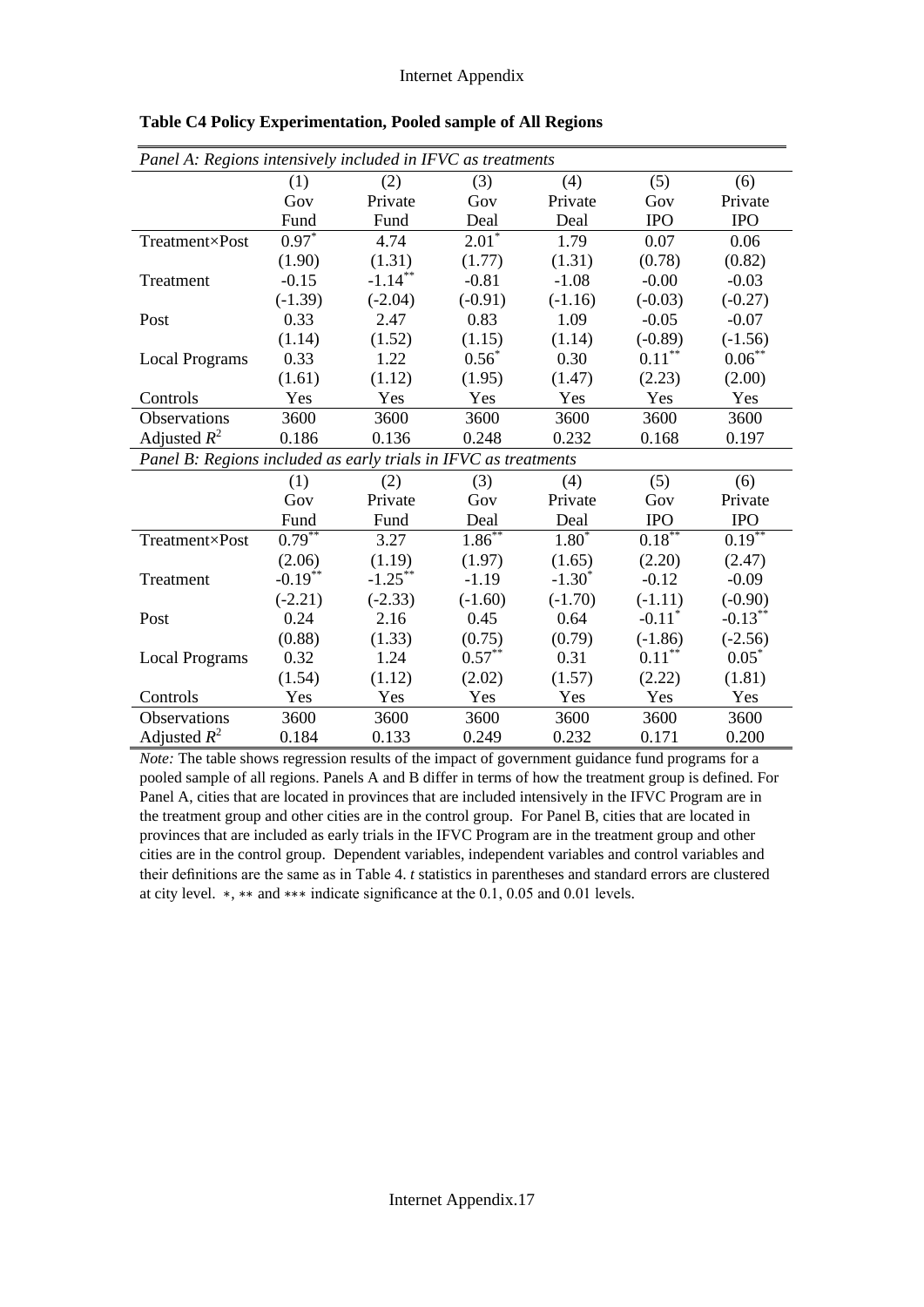|                     | (1)        | (2)       | (3)                  | (4)                  | (5)       | (6)       |
|---------------------|------------|-----------|----------------------|----------------------|-----------|-----------|
|                     | $#$ . of   | $#$ . of  | $#$ . of             | #. of New            | #. of New | #. of New |
|                     | Corporate  | Corporate | Corporate            | Corporate            | Corporate | Corporate |
|                     | LPs        | LPs       | LPs                  | LPs                  | LPs       | LPs       |
| Certification1      | $-0.27$    |           |                      | $-0.55$ <sup>*</sup> |           |           |
|                     | $(-0.83)$  |           |                      | $(-2.51)$            |           |           |
| Certification2      |            | 0.42      |                      |                      | 0.05      |           |
|                     |            | (0.52)    |                      |                      | (0.07)    |           |
| Certification3      |            |           | $-0.36$              |                      |           | $-0.14$   |
|                     |            |           | $(-1.52)$            |                      |           | $(-0.85)$ |
| <b>Fund Size</b>    | 0.12       | $-0.05$   | 0.11                 | 0.04                 | $-0.03$   | 0.03      |
|                     | (1.91)     | $(-0.31)$ | (1.57)               | (0.94)               | $(-0.25)$ | (0.70)    |
| Fund Life           | $-0.05***$ | $-0.03$   | $-0.04$ <sup>*</sup> | $-0.03***$           | $-0.03$   | $-0.03$   |
|                     | $(-3.13)$  | $(-1.47)$ | $(-2.15)$            | $(-3.10)$            | $(-1.70)$ | $(-1.92)$ |
| Province×Year       | Yes        | Yes       | Yes                  | <b>Yes</b>           | Yes       | Yes       |
| FE                  |            |           |                      |                      |           |           |
| <b>Observations</b> | 1125       | 215       | 910                  | 1125                 | 215       | 910       |
| Adjusted $R^2$      | 0.075      | 0.316     | 0.063                | 0.158                | 0.304     | 0.160     |

**Table C5 Supporting Certification as an IV**

*Note:* The table shows the correlation between certification and the number of corporate LPs for funds in which government LP and their co-LP of a corresponding network distance do not invest. Columns (1)-(3) report results of the number of all corporate LPs in the fund and columns (4)-(6) report results of the number of new corporate LPs in the fund. To have a more comparable sample, the sample in all columns is a subsample of a restricted sample of funds: funds in which government LPs' co-LPs of a network distance three or two invest but government LPs do not invest. But for each column, the sample excludes funds co-LPs of a network distance corresponding to that of the certified LP invest. i.e., the sample of column (1) is the restricted sample, the sample of column (2) is the restricted sample, excluding funds in which co-LPs of a network distance of two invest, and the sample of column (3) is the restricted sample, excluding funds in which co-LPs of a network distance of three invest. The same for columns (4)-(6). Variable definitions are the same as in Table 8. *t* statistics in parentheses. \*, \*\* and ∗∗∗ indicate significance at the 0.1, 0.05 and 0.01 levels.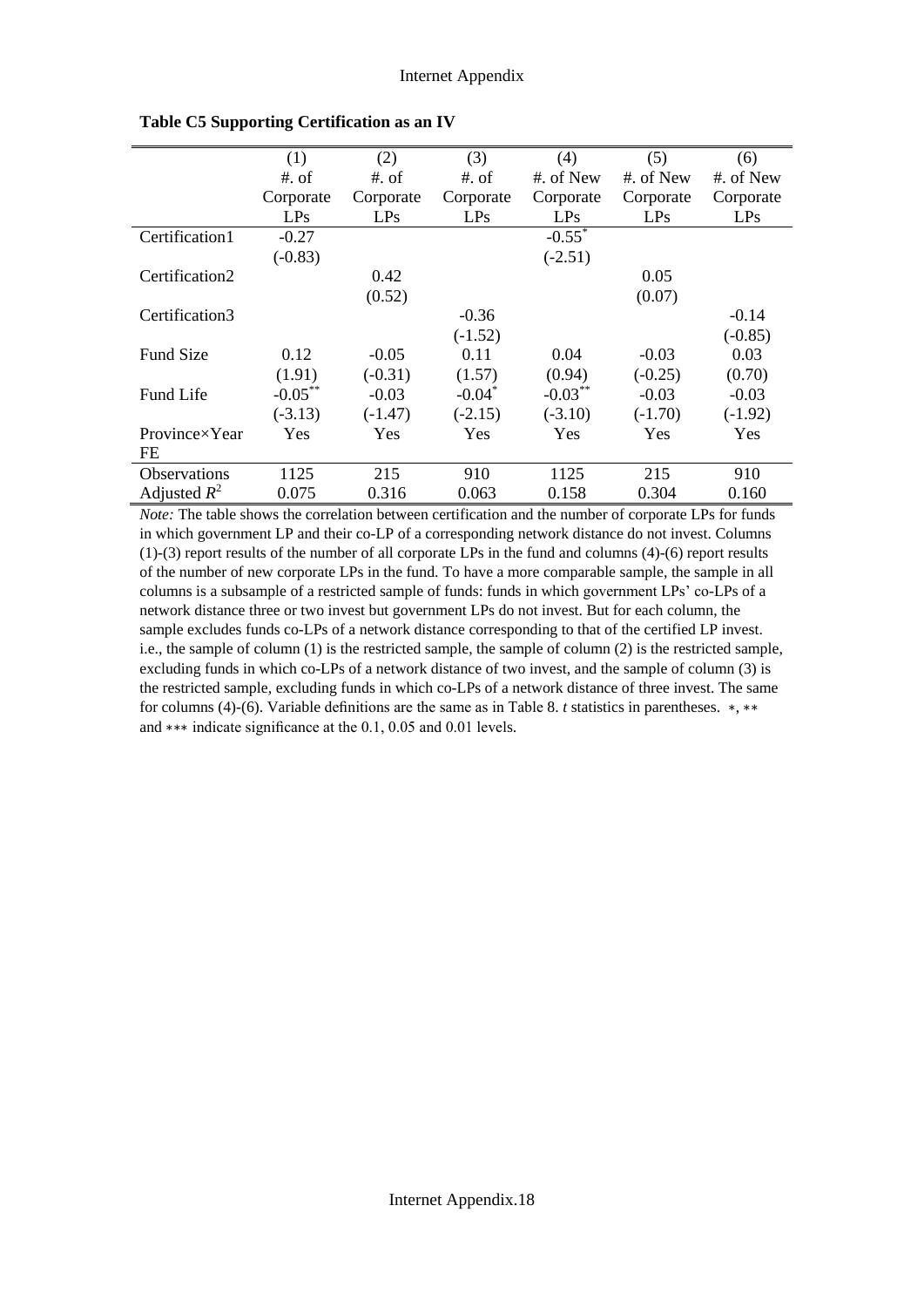|                     | (1)       | (2)                     | (3)       | (4)       | (5)                         | (6)       | (7)       | (8)       |  |
|---------------------|-----------|-------------------------|-----------|-----------|-----------------------------|-----------|-----------|-----------|--|
|                     |           | Number of Corporate LPs |           |           | Number of New Corporate LPs |           |           |           |  |
| Gov1                | $7.04***$ | 23.33***                |           |           | $3.02$ <sup>***</sup>       | 11.12     |           |           |  |
|                     | (8.33)    | (11.33)                 |           |           | (5.83)                      | (10.14)   |           |           |  |
| Gov2                | $3.69***$ |                         | $7.38***$ |           | $1.65*$                     |           | $3.51***$ |           |  |
|                     | (2.79)    |                         | (10.80)   |           | (2.03)                      |           | (8.05)    |           |  |
| Gov <sub>3</sub>    | $6.59*$   |                         |           | $-3.12$   | $5.59***$                   |           |           | $-4.06$   |  |
|                     | (2.56)    |                         |           | $(-1.00)$ | (3.54)                      |           |           | $(-1.49)$ |  |
| VC Age              | $0.90***$ | $0.41***$               | $0.20***$ | $0.32***$ | $0.52***$                   | $0.24***$ | $0.12***$ | $0.25***$ |  |
|                     | (9.20)    | (3.48)                  | (4.28)    | (3.65)    | (8.66)                      | (3.90)    | (4.08)    | (3.31)    |  |
| VC Capital          | $2.77***$ | $2.36***$               | $0.84***$ | $3.28***$ | $1.26***$                   | $1.02***$ | $0.42***$ | $2.58***$ |  |
|                     | (25.40)   | (18.06)                 | (6.14)    | (9.70)    | (18.82)                     | (14.70)   | (4.82)    | (8.77)    |  |
| <b>Observations</b> | 2218      | 1983                    | 1491      | 1346      | 2218                        | 1983      | 1491      | 1346      |  |
| Adjusted $R^2$      | 0.325     | 0.234                   | 0.140     | 0.060     | 0.221                       | 0.169     | 0.080     | 0.036     |  |

*Note:* The table shows the results of LP co-investment network transmission about the number of corporate LPs on the VC level. Variable definitions are the same as in Table 8. *t* statistics in parentheses.  $\ast$ ,  $\ast\ast$  and  $\ast\ast\ast$  indicate significance at the 0.1, 0.05 and 0.01 levels.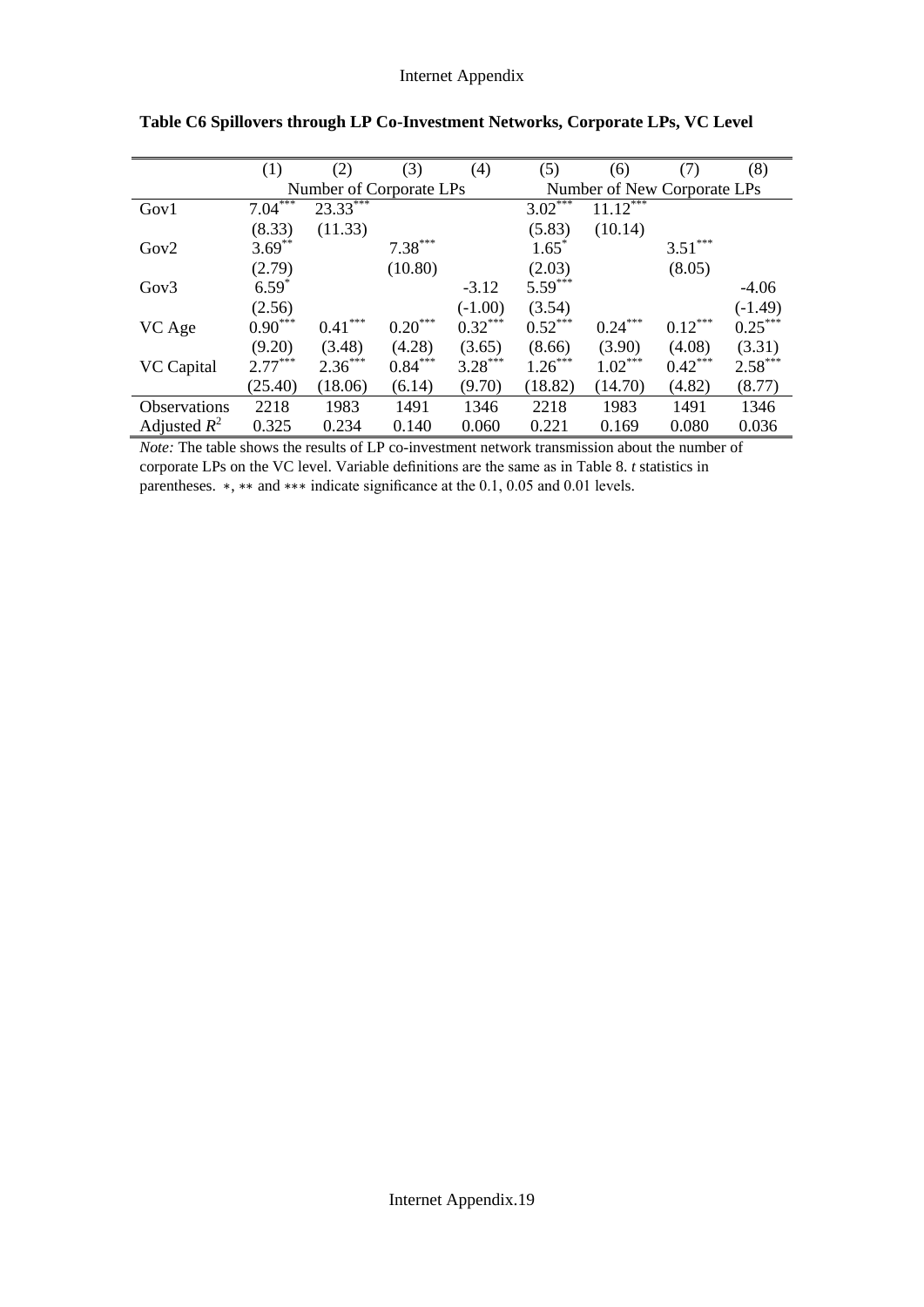|                                     | (1)            | (2)            | (3)            | (4)         |
|-------------------------------------|----------------|----------------|----------------|-------------|
|                                     | <b>NEEQ</b>    | <b>NEEQ</b>    | <b>NEEQ</b>    | <b>NEEQ</b> |
| <b>Gov VC</b>                       | $-0.16$        | $-0.15$        | $-0.25***$     | $-0.25$     |
|                                     | $(-4.80)$      | $(-4.43)$      | $(-6.14)$      | $(-6.25)$   |
| Experience                          |                | $-0.09$        | 0.07           | 0.08        |
|                                     |                | $(-1.16)$      | (0.73)         | (0.90)      |
| Number of Investors                 |                |                | $-0.21$ ***    | $-0.21$ *** |
|                                     |                |                | $(-8.27)$      | $(-8.31)$   |
| <b>Investment Amount</b>            |                |                | $-17.97***$    | $-18.23***$ |
|                                     |                |                | $(-9.96)$      | $(-10.07)$  |
| Round                               |                |                | $0.76***$      | $0.76***$   |
|                                     |                |                | (20.68)        | (20.58)     |
| Industry, Province                  | No             | N <sub>0</sub> | Yes            | Yes         |
| Exit Year                           | N <sub>0</sub> | N <sub>0</sub> | Yes            | Yes         |
| <b>Investment Market Conditions</b> | No             | N <sub>o</sub> | N <sub>0</sub> | Yes         |
| <b>Observations</b>                 | 7873           | 7873           | 7458           | 7458        |
| Pseudo $R^2$                        | 0.003          | 0.004          | 0.226          | 0.230       |

| Table C7 Performance Gap Between Government and Private VCs, NEEQ |
|-------------------------------------------------------------------|
|-------------------------------------------------------------------|

*Note:* This table shows regression results of the performance gap between government and private VCs using NEEQ as a measurement. The sample is a cross section of portfolio companies that receive their first round VC investment during 1991-2013, excluding those that exit that through IPO. The exit year is during the period of 1995-2017. The dependent variable, NEEQ, is a dummy that equals one if the company is listed on the NEEQ board. The key independent variable and control variables and their definitions are the same is in Table 10. *t* statistics in parentheses. ∗, ∗∗ and ∗∗∗ indicate significance at the 0.1, 0.05 and 0.01 levels.